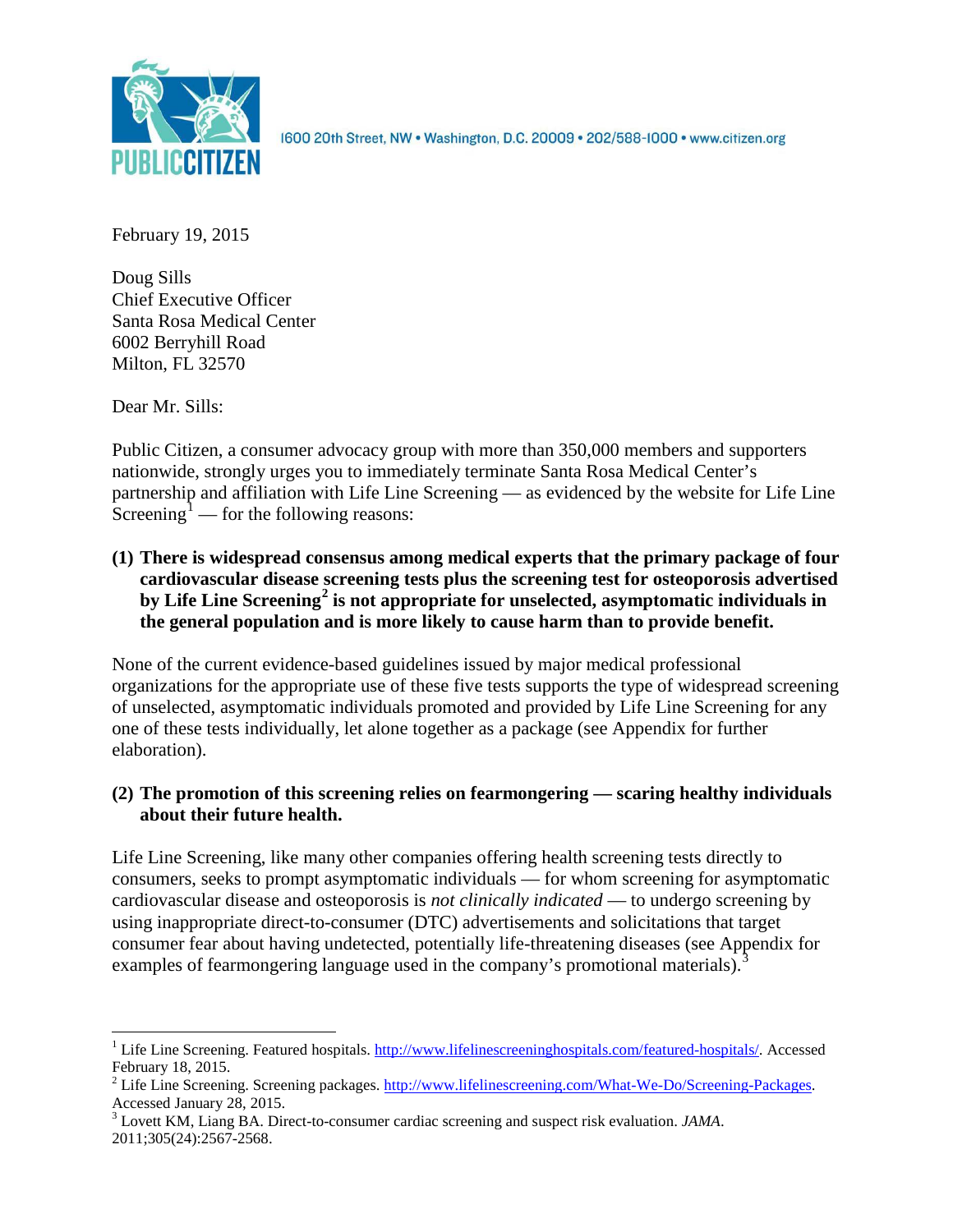# **(3) For many people, false-positive test results from this screening can lead to unfounded anxiety and additional unnecessary, risky, and costly diagnostic procedures and treatment interventions.**[4](#page-1-0),[5](#page-1-1)

Because this screening is performed broadly on *unselected, predominantly asymptomatic populations* (i.e., those not at significant risk), many people will have false**-**positive test results. False-positive results can cause unfounded anxiety and lead to additional diagnostic procedures and treatments, exposing screened individuals to additional risk of physical harm without providing offsetting benefits.

In addition to physical and psychological harms, false-positive results from medically inappropriate screening tests also cause financial harms to the people screened and to others. Unnecessary costs are borne *directly* by the screened patients/consumers for the initial screening and for some of the unnecessary follow-up testing and treatment interventions. Additionally, *indirect* cost to the broader insured population results from insurance companies passing on the costs of superfluous follow-up testing and treatment via increased premiums.

# **(4) Screening unselected, asymptomatic people will lead to** *overdiagnosis***, which occurs when individuals are diagnosed with conditions that will never cause symptoms or death.**

Some individuals undergoing inappropriate screening will have certain true-positive abnormal results, leading to the diagnosis of conditions that will never cause symptoms or death, a problem known as overdiagnosis.<sup>[6](#page-1-2)</sup> As with false-positive test results, overdiagnosis leads to unnecessary anxiety and unnecessary medical interventions. For example, imaging tests, such as the ultrasound cardiovascular disease screening tests offered by Life Line Screening, can detect abnormalities that for many people are minor and not destined to ever progress enough to cause symptoms or death; these people cannot benefit from treatment. In fact, they can only be harmed. When healthy people are systematically encouraged to get screened, overdiagnosis and the problems caused by it are made worse.<sup>[7](#page-1-3)</sup>

# **(5) The promotion and provision of this screening is** *unethical***.**

First, it is exploitative for Life Line Screening to profit from the promotion of medically nonbeneficial testing through the use of misleading advertisements and solicitations that play on people's fear. Second, this screening violates the ethical principles of beneficence (the duty to promote good and act in the best interest of the patient and the health of society) and nonmaleficence (the duty to do no harm to patients).<sup>[8](#page-1-4),[9](#page-1-5)</sup> Finally, direct-to-consumer promotional

<span id="page-1-4"></span>2012;157(10):747-748.

<span id="page-1-5"></span><span id="page-1-0"></span><sup>4</sup> Lovett KM, Liang BA. Direct-to-consumer cardiac screening and suspect risk evaluation. *JAMA*.

<span id="page-1-1"></span><sup>2011;305(24):2567-2568.</sup> <sup>5</sup> Perry S. Buyer beware on 'direct-to-consumer' health screenings. March 21, 2012. *MinnPost.*  [http://www.minnpost.com/second-opinion/2012/03/buyer-beware-direct-consumer-health-screenings.](http://www.minnpost.com/second-opinion/2012/03/buyer-beware-direct-consumer-health-screenings) Accessed January 14, 2015.

<span id="page-1-2"></span><sup>6</sup> Welch HG, Schwartz LM, Woloshin S. *Overdiagnosed: Making People Sick in the Pursuit of Health*. 1st ed. Boston, MA: Beacon Press; 2011: at *xiv*.<br><sup>7</sup> *Ibid*. Page 44.<br><sup>8</sup> Wallace EA, Schumann JH, Weinberger SE. Ethics of commercial screening tests. *Ann Intern Med*.

<span id="page-1-3"></span>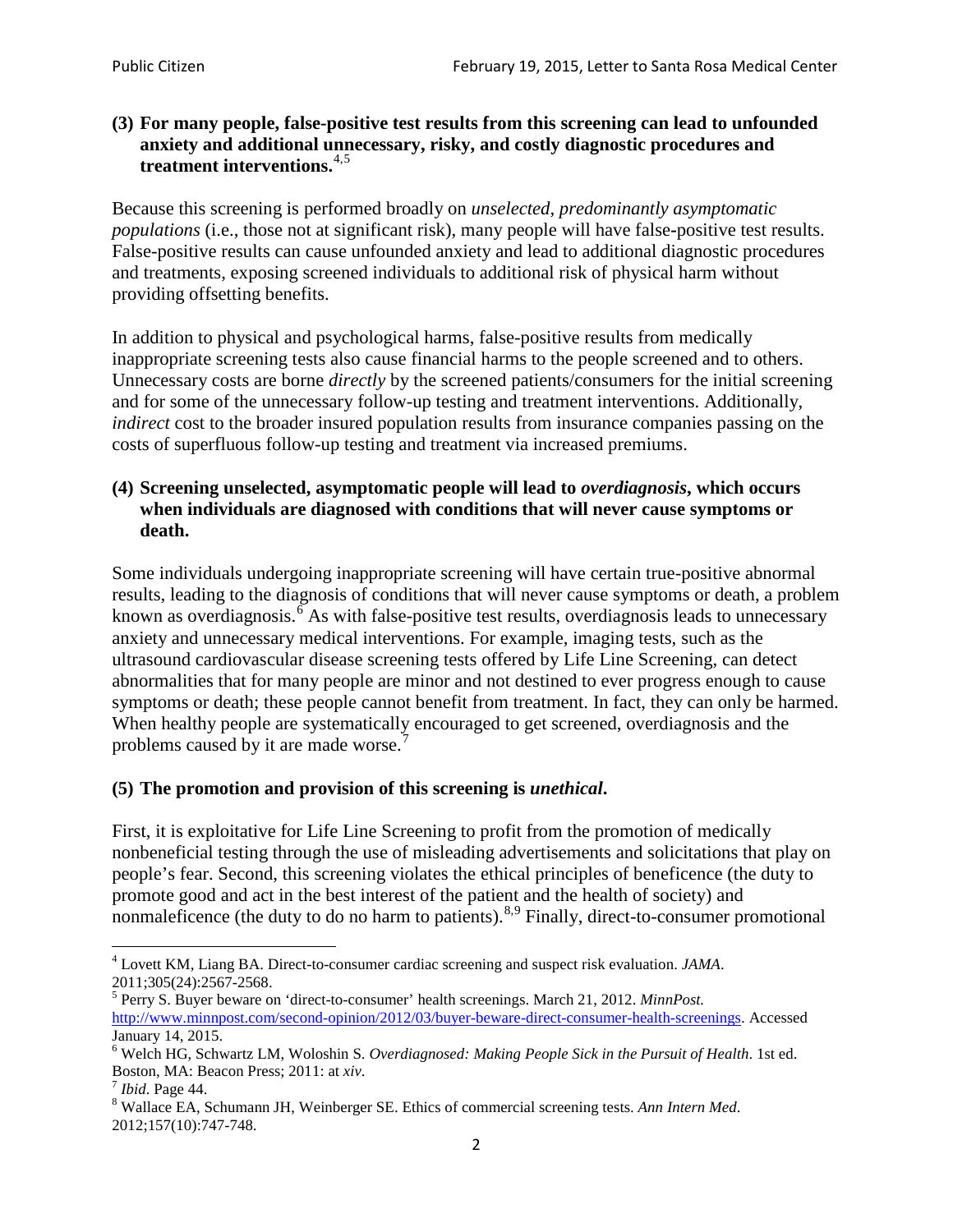materials for screening tests that fail to disclose published guidelines on recommended indications for these tests, as well as the risks of harm, violate the ethical principle of respect for persons and patient autonomy (the duty to protect and foster a patient's free, uncoerced choices). $\frac{10,11}{10,11}$  $\frac{10,11}{10,11}$  $\frac{10,11}{10,11}$  $\frac{10,11}{10,11}$ 

For these reasons, your institution's partnership with Life Line Screening does a great disservice to the community that you serve and adversely impacts public health more broadly. It is therefore imperative that your institution sever its relationship with Life Line Screening and refrain from endorsing the company's heavily promoted, nonselective, community**-**wide cardiovascular disease and osteoporosis screening programs.

Of note, many institutions like yours responded positively to similar requests from Public Citizen. In particular, on June 19, 2014, we wrote letters to 20 hospitals and medical institutions that had partnered with HealthFair, another company that inappropriately promotes similar direct-to-consumer cardiovascular disease screening tests, urging them to immediately sever their relationship with the company. [12](#page-2-2) Fifteen of the 20 institutions have informed either us or representatives of the news media that they have terminated or will be terminating their relationships with HealthFair. Public Citizen applauded these actions.

On August 11, 2014, the *Journal of the American Medical Association* published a Viewpoint article critical of hospital relationships with DTC disease screening companies.<sup>13</sup> The article co-authored by Erik Wallace, M.D., Associate Dean for the Colorado Springs Branch of the University of Colorado School of Medicine; John Schumann, M.D., Interim President, University of Oklahoma-Tulsa; and Steven Weinberger, M.D., Executive Vice President and Chief Executive Officer of the American College of Physicians, the pre**-**eminent national organization of internists — concluded as follows:

If the primary goal of hospitals and DTC screening companies is to improve the health of the populations they serve, then both entities should provide clear and convincing evidence of net benefit with the tests and treatments they offer. Given the controversy over the values and ethics of DTC screening companies and the services they offer, hospitals should clearly and publicly explain their relationships with DTC screening companies, given the lack of evidence to support mass vascular screenings. Hospitals also should justify such relationships transparently or, as Public Citizen suggests, sever such relationships.

Finally, we would also like to call to your attention the fact that on January 22, 2015, Public Citizen requested that the Federal Trade Commission investigate the advertising and promotional

<sup>&</sup>lt;sup>9</sup> Snyder L, American College of Physicians Ethics, Professionalism, and Human Rights Committee. American College of Physicians ethics manual. Sixth edition. Ann Intern Med. 2012;156(1):73-104.

<span id="page-2-0"></span><sup>&</sup>lt;sup>10</sup> Wallace EA, Schumann JH, Weinberger SE. Ethics of commercial screening tests. *Ann Intern Med*. 2012;157(10):747-748.

<span id="page-2-1"></span> $11$  Snyder L, American College of Physicians Ethics, Professionalism, and Human Rights Committee. American College of Physicians ethics manual: Sixth edition. *Ann Intern Med*. 2012;156(1):73-104.<br><sup>12</sup> Public Citizen. Letters to twenty hospitals and medical institutions asking them to end their partnerships with

<span id="page-2-2"></span>HealthFair. [http://www.citizen.org/hrg2206.](http://www.citizen.org/hrg2206) Accessed October 2, 2014.

<span id="page-2-3"></span><sup>13</sup> Wallace EA, Schumann JH, Weinberger SE. Hospital relationships with direct-to-consumer screening companies. *JAMA*. 2014;312(9):891-892. Published online August 11, 2014. doi:10.1001/jama.2014.9500.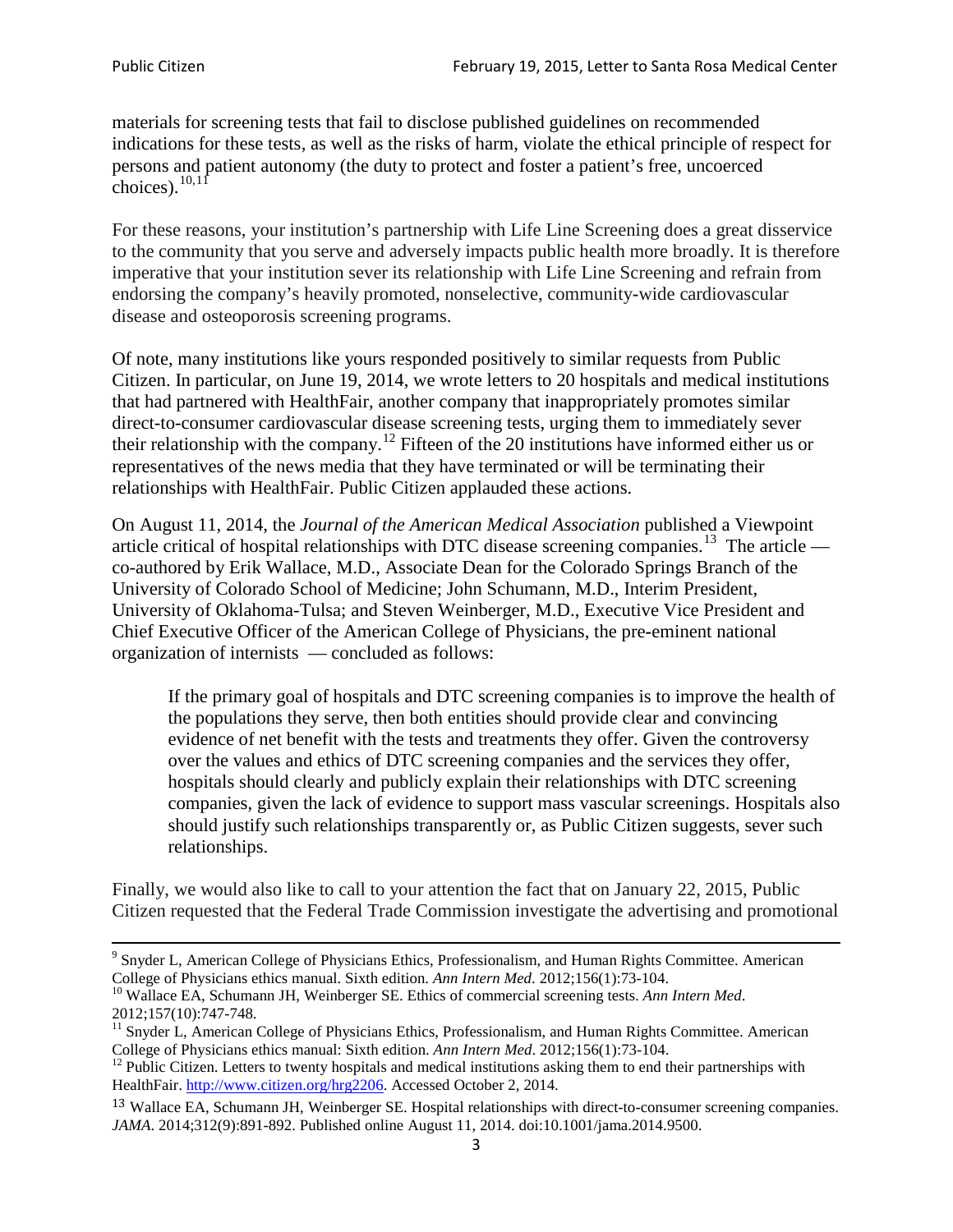activities of Life Line Screening. There is evidence that the company's advertising and promotional materials contain numerous statements that may be deceptive within the meaning of the Federal Trade Commission Act. These materials make unsubstantiated medical-benefit efficacy claims about Life Line Screening's primary cardiovascular disease and osteoporosis screening package, and they omit information material to consumers regarding the risks of adverse health-related outcomes and financial harms that may result from the screening.

Thank you for your prompt attention to this important patient safety and public health issue. Please contact us when you end your relationship with Life Line Screening.

Sincerely,

Vikram Krishnasamy, M.D., M.P.H. Researcher Public Citizen's Health Research Group

Michael Carome, M.D. **Director** Public Citizen's Health Research Group

Sidney M. Wolfe, M.D. Founder and Senior Adviser Public Citizen's Health Research Group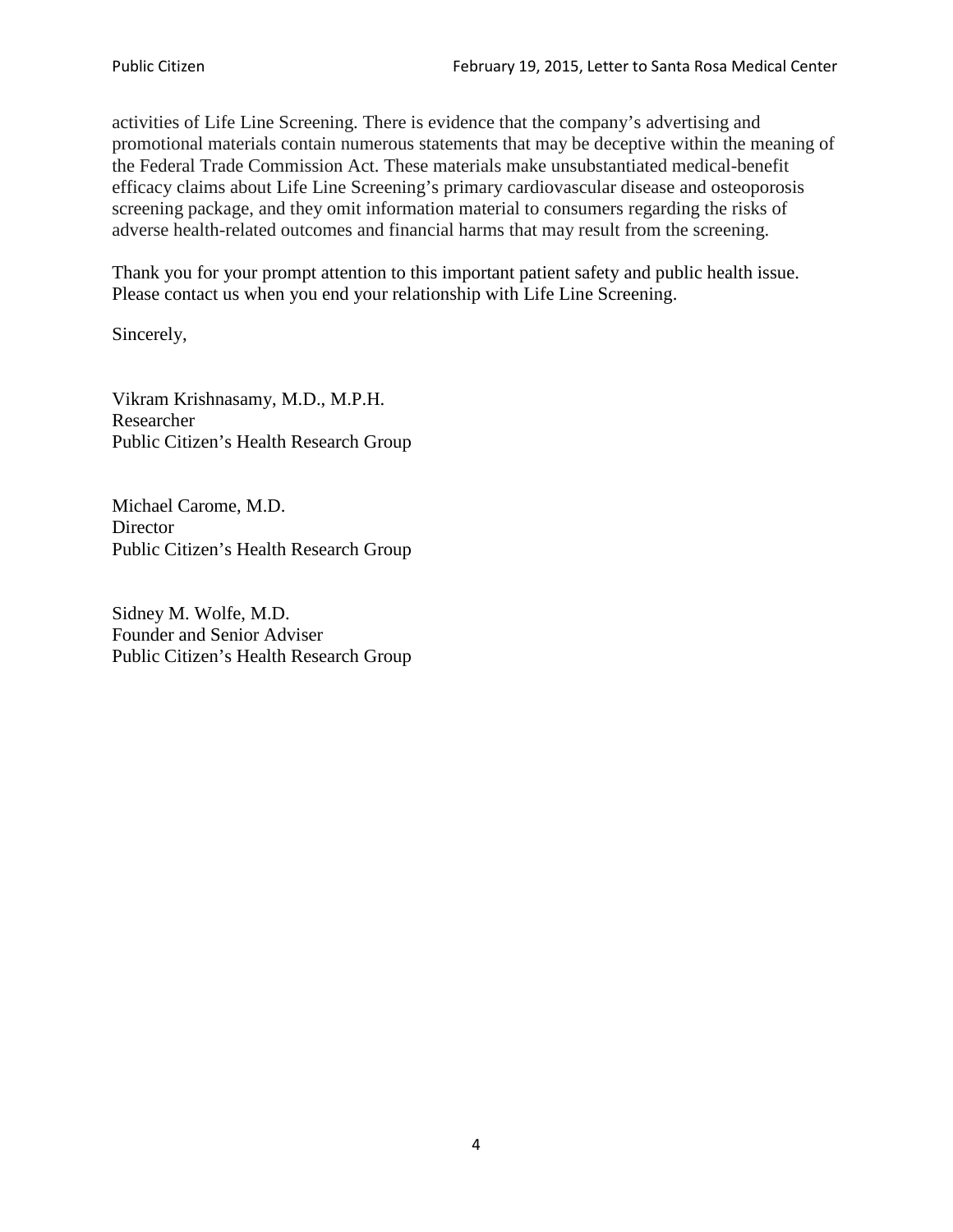# **Appendix**

# **Assessment of Cardiovascular Disease and Osteoporosis Screening Tests Offered by Life Line Screening**

Life Line Screening heavily promotes directly to consumers a package of four cardiovascular disease screening tests plus an osteoporosis risk assessment test.<sup>[14](#page-4-0),[15](#page-4-1)</sup> The four cardiovascular disease screening tests in the package are an electrocardiogram to screen for atrial fibrillation, a carotid artery ultrasound, an abdominal aortic aneurysm ultrasound, and a peripheral arterial disease test. The osteoporosis risk assessment test is an ultrasound of the heel bone to measure bone mass density.

Promotional materials describing these screening tests on the Life Line Screening website and in direct-to-consumer print solicitations mailed directly to people's homes misleadingly note the following:

Since our inception in 1993, we have screened nearly eight million people, and currently screen nearly one million people each year at over 16,000 screening events nationwide. Through this experience, we often identify serious health issues and **have helped save thousands of lives**. [16](#page-4-2) [Emphasis added]

"These screenings have **proven to be safe and accurate** in detecting your risks of stroke and vascular disease – so you and your doctor can do something about it before it's too late."<sup>[17](#page-4-3)</sup> [Emphasis added]

The Life Line Screening promotional materials recommend that adults over age 50 undergo these five screening tests annually:[18](#page-4-4),[19,](#page-4-5)[20,](#page-4-6)[21](#page-4-7),[22](#page-4-8)

Q. Who needs to be screened?

A. The answer is anyone over 50 who wants to be proactive about his or her health. …

<span id="page-4-0"></span><sup>&</sup>lt;sup>14</sup> Life Line Screening. Screening packages. [http://www.lifelinescreening.com/What-We-Do/Screening-Packages.](http://www.lifelinescreening.com/What-We-Do/Screening-Packages) AccessedJanuary 9, 2015.

<span id="page-4-1"></span><sup>&</sup>lt;sup>15</sup> Undated letter from Kevin DeWeese, Director of Clinical Operations, Life Line Screening, to a consumer.

Received November 2014.<br><sup>16</sup> Life Line Screening. Who we are. http://www.lifelinescreening.com/Who-We-Are. Accessed January 9, 2015.

<span id="page-4-3"></span><span id="page-4-2"></span><sup>&</sup>lt;sup>17</sup> Undated letter from Kevin DeWeese, Director of Clinical Operations, Life Line Screening, to a consumer. Received November 2014.

<span id="page-4-4"></span><sup>&</sup>lt;sup>18</sup> Life Line Screening. Atrial fibrillation screening. [http://www.lifelinescreening.com/What-We-Do/What-We-](http://www.lifelinescreening.com/What-We-Do/What-We-Screen-For/Atrial-Fibrillation)[Screen-For/Atrial-Fibrillation.](http://www.lifelinescreening.com/What-We-Do/What-We-Screen-For/Atrial-Fibrillation) Accessed January 9, 2015.

<span id="page-4-5"></span><sup>&</sup>lt;sup>19</sup> Life Line Screening. Carotid artery disease screening. [http://www.lifelinescreening.com/What-We-Do/What-We-](http://www.lifelinescreening.com/What-We-Do/What-We-Screen-For/Carotid-Artery-Disease)

<span id="page-4-6"></span>[Screen-For/Carotid-Artery-Disease.](http://www.lifelinescreening.com/What-We-Do/What-We-Screen-For/Carotid-Artery-Disease) Accessed January 9, 2015.<br><sup>20</sup> Life Line Screening. Abdominal aortic aneurysm screening.. http://www.lifelinescreening.com/What-We-<br>Do/What-We-Screen-For/Abdominal-Aortic-Aneurysms. Acces

<span id="page-4-7"></span> $\frac{1}{21}$  Life Line Screening. Peripheral arterial disease screening. [http://www.lifelinescreening.com/What-We-Do/What-](http://www.lifelinescreening.com/What-We-Do/What-We-Screen-For/Peripheral-Arterial-Disease)

<span id="page-4-8"></span>[We-Screen-For/Peripheral-Arterial-Disease.](http://www.lifelinescreening.com/What-We-Do/What-We-Screen-For/Peripheral-Arterial-Disease) Accessed January 9, 2015.<br><sup>22</sup> Life Line Screening. Osteoporosis screening/bone density test. [http://www.lifelinescreening.com/What-We-](http://www.lifelinescreening.com/What-We-Do/What-We-Screen-For/Osteoporosis)[Do/What-We-Screen-For/Osteoporosis.](http://www.lifelinescreening.com/What-We-Do/What-We-Screen-For/Osteoporosis) Accessed January 9, 2015.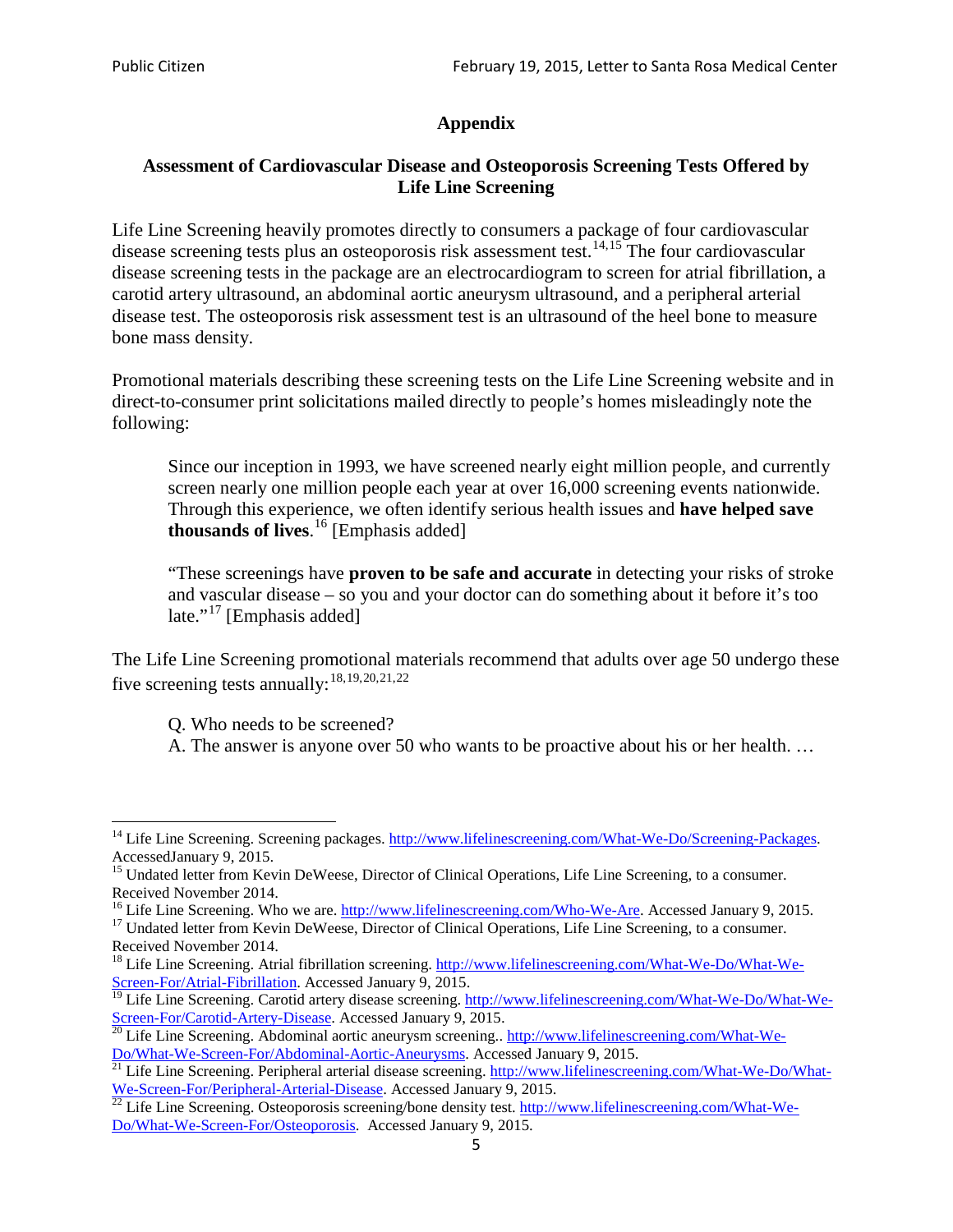However if you have a family history of stroke or heart disease, or if you have high risk factors such as being overweight, high cholesterol, smoking, or lack exercise you may wish to be screened, even if you are in your  $40^\circ$ s.<sup>[23](#page-5-0)</sup>

Life Line Screening's primary package is offered at a price of \$149, purportedly providing consumers a "savings of \$181."<sup>[24](#page-5-1)</sup>

Life Line Screening seeks to prompt asymptomatic individuals for whom screening for asymptomatic cardiovascular disease and osteoporosis is *not clinically indicated* to undergo screening by using inappropriate direct-to-consumer advertisements and solicitations that target consumer fear about having undetected, potentially life-threatening diseases.<sup>[25](#page-5-2)</sup> Examples of such statements found on Life Line Screening's website and print solicitation materials include the following:

- Website: "The absence of risk factors does **not** guarantee that a person will not die from a heart attack. In fact, 1 in 3 people who develop a myocardial infarction (MI) will not have any of the conventional risk factors, which include smoking, unhealthy diet, obesity, physical inactivity, high blood pressure, diabetes and raised lipids."[26](#page-5-3) [Emphasis in original]
- Website: "Similarly, **80% – 85% of strokes occur without warning in asymptomatic patients**, so they can only be significantly reduced by finding and treating the disease before it happens."<sup>[27](#page-5-4)</sup> [Emphasis added]
- Website: "Abdominal aortic aneurysms pose a threat because **they are usually silent until a medical emergency occurs**."[28](#page-5-5) [Emphasis added]
- Website: "**Aneurysms are a health risk because they can burst or rupture. A ruptured aneurysm can cause severe internal bleeding, which can lead to shock or even death.**"<sup>[29](#page-5-6)</sup> [Emphasis in original]
- Website: "Your carotid arteries are the two large blood vessels in your neck that supply blood to your brain. When these arteries become clogged with cholesterol, they become

<span id="page-5-0"></span><sup>&</sup>lt;sup>23</sup> Life Line Screening. Questions  $\&$  answers about Life Line Screening. Enclosure to undated letter from Kevin DeWeese, Director of Clinical Operations, Life Line Screening, to a consumer. Received November 2014.

<span id="page-5-1"></span><sup>&</sup>lt;sup>24</sup> Undated letter from Kevin DeWeese, Director of Clinical Operations, Life Line Screening, to a consumer. Received November 2014.

<span id="page-5-2"></span><sup>25</sup> Lovett KM, Liang BA. Direct-to-consumer cardiac screening and suspect risk evaluation. *JAMA*.  $2011;305(24):2567-2568$ .<br><sup>26</sup> Life Line Screening. The benefits of ultrasound screening in key cardiovascular disease areas.

<span id="page-5-3"></span>[http://www.lifelinescreeningresearch.com/the-benefits-of-ultrasound-screening/.](http://www.lifelinescreeningresearch.com/the-benefits-of-ultrasound-screening/) Accessed January 9, 2015.<br><sup>28</sup> Life Line Screening. Abdominal aortic aneurysm screening. http://www.lifelinescreening.com/What-We-<sup>28</sup>

<span id="page-5-5"></span><span id="page-5-4"></span>[Do/What-We-Screen-For/Abdominal-Aortic-Aneurysms.](http://www.lifelinescreening.com/What-We-Do/What-We-Screen-For/Abdominal-Aortic-Aneurysms) Accessed January 9, 2015. <sup>29</sup> Life Line Screening. Abdominal aortic aneurysm (AAA).

<span id="page-5-6"></span>[http://www.lifelinescreening.com/~/media/Files/US/pdfs/FactSheetAAAupdated.ashx.](http://www.lifelinescreening.com/~/media/Files/US/pdfs/FactSheetAAAupdated.ashx) Accessed January 9, 2015.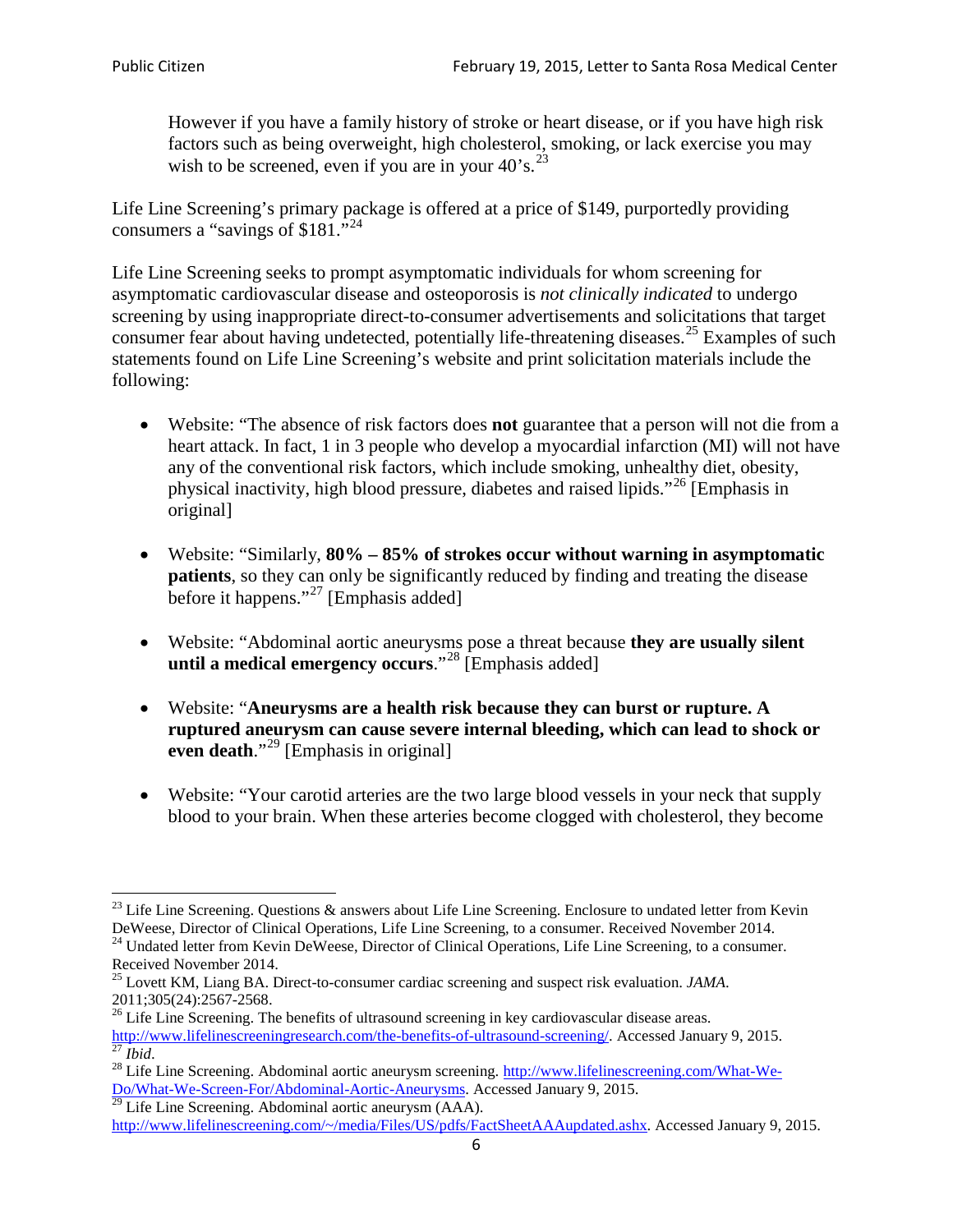**dangerously narrow**. **If a blood clot occurs in the carotid arteries, then blood cannot reach your brain and a stroke can result**. "<sup>[30](#page-6-0)</sup> [Emphasis added]

- Website: "A ruptured aortic aneurysm can cause massive internal bleeding and requires prompt emergency treatment to prevent death. **It is estimated that 80% of people with a ruptured aneurysm will die, and that many of these will die before being able to reach a hospital.**"<sup>[31](#page-6-1)</sup> [Emphasis added]
- Website: "As we age, bones begin to break down faster than new bone can be formed. Osteoporosis removes minerals from bones until they become so weak and brittle that they fracture very easily. Actions such as bending to pick up a newspaper, lifting a vacuum, or even coughing can cause a fracture. **Some fractures, such as hip fractures, may require hospitalization or major surgery, and may result in disability or even**  death."<sup>[32](#page-6-2)</sup> [Emphasis added]
- Direct-to-consumer letter: "These screenings have proven to be safe and accurate in detecting **your risks of stroke and vascular disease** – so you and your doctor **can do something about it before it's too late.**"<sup>[33](#page-6-3)</sup> [Emphasis added]
- Direct-to-consumer letter: "The lifetime risk of stroke for middle-aged men and women is 1 in 5 for women and 1 in 6 for men, and **it takes a terrible toll on families**."[34](#page-6-4) [Emphasis added]
- Direct-to-consumer letter: "Life Line Screening has conducted nearly 8 million screenings, and customers sometimes tell us they feel the **screenings saved their**  lives."<sup>[35](#page-6-5)</sup> [Emphasis added]
- Direct-to-consumer letter:  $36$  "What's inside your arteries?" [Emphasis in original]

As discussed below, a review of current evidence-based guidelines and relevant scientific literature fails to provide support for use of these five tests — individually or together as a package — for widespread screening of asymptomatic individuals in the general adult population over age 50 on a one-time basis, let alone annually. For many individuals, the risks of harm outweigh the benefits of the testing. Moreover, since the tests are not clinically indicated for most people being screened, and since many people will undergo additional unnecessary testing, these screenings are resulting in financial harm to many individuals.

<span id="page-6-0"></span><sup>&</sup>lt;sup>30</sup> Life Line Screening. Carotid artery disease screening. [http://www.lifelinescreening.com/What-We-Do/What-We-](http://www.lifelinescreening.com/What-We-Do/What-We-Screen-For/Carotid-Artery-Disease)[Screen-For/Carotid-Artery-Disease.](http://www.lifelinescreening.com/What-We-Do/What-We-Screen-For/Carotid-Artery-Disease) Accessed January 9, 2015.<br><sup>31</sup> *Ibid.* 32 Life Line Screening. Osteoporosis screening/bone density test. [http://www.lifelinescreening.com/What-We-](http://www.lifelinescreening.com/What-We-Do/What-We-Screen-For/Osteoporosis)

<span id="page-6-2"></span><span id="page-6-1"></span>[Do/What-We-Screen-For/Osteoporosis.](http://www.lifelinescreening.com/What-We-Do/What-We-Screen-For/Osteoporosis) Accessed January 9, 2015. <sup>33</sup> Undated letter from Kevin DeWeese, Director of Clinical Operations, Life Line Screening, to a consumer.

<span id="page-6-3"></span>Received November 2014.<br><sup>34</sup> Ibid.

<span id="page-6-4"></span>

<span id="page-6-5"></span><sup>34</sup> *Ibid*. 35 *Ibid*. 36 *Ibid*.

<span id="page-6-6"></span>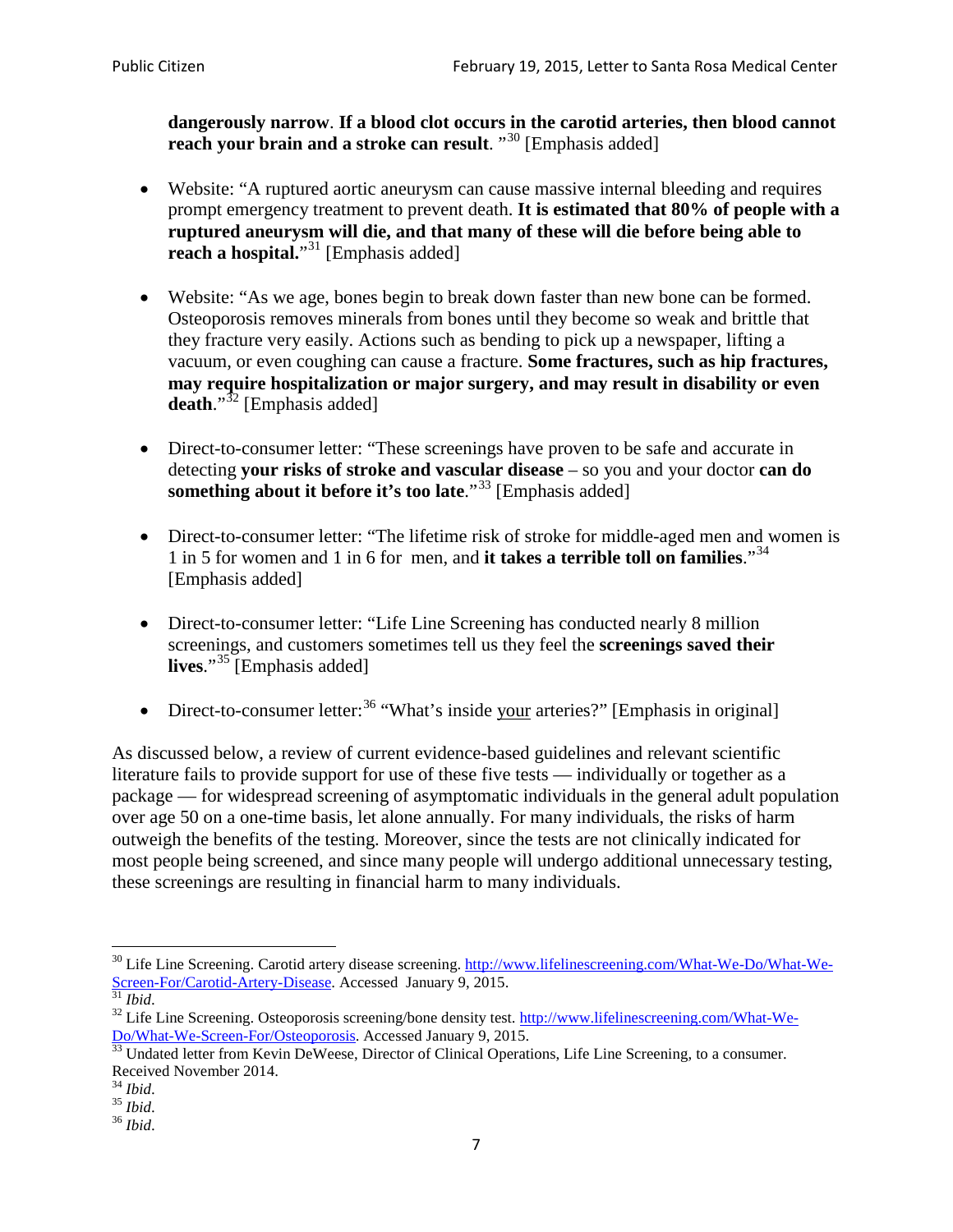Although the following screening tests sound appealing, each one either: (a) clinically benefits only appropriately selected high-risk groups of patients (rather than *all* adults over age 50); or (b) has not been scientifically proven to provide any clinically meaningful benefit to anyone. Widespread and indiscriminate use of these tests is likely to be harmful to large numbers of individuals in the general, asymptomatic population by yielding a significant number of falsepositive test results, leading to subsequent unnecessary diagnostic procedures and treatments, associated adverse effects of those procedures and treatments, and unwarranted anxiety in tested individuals. In addition, some individuals undergoing inappropriate screening will have truepositive abnormal results, but the abnormalities found will never cause symptoms or death, leading to overdiagnosis.

# **A. Atrial fibrillation screening with electrocardiogram (ECG):**

The Life Line Screening online promotional materials state:<sup>[37](#page-7-0)</sup>

Atrial Fibrillation is the most common type of heart arrhythmia (abnormal heartbeat). It occurs when the heart's upper chambers (the atria) beat irregularly or quiver. Without an effective heartbeat blood isn't pumped completely out of the atria, causing blood to pool and possibly clot. A clot can travel to other parts of the body, including the brain, where it may result in stroke.

Screening for Atrial Fibrillation

• A non-invasive procedure used to detect irregular heartbeat (a major risk factor for stroke), an Atrial Fibrillation screening is performed by attaching [ECG] electrodes above your wrists and ankles.

Who should have an atrial fibrillation screening?

• Anyone with risk factors for stroke, atrial fibrillation or carotid artery disease

How often should I get an atrial fibrillation screening?

• Annually

<span id="page-7-1"></span>However, we are not aware of any major medical professional organization that endorses widespread screening of asymptomatic patients younger than age 65 for atrial fibrillation. In addition, atrial fibrillation can be detected in most patients who have the condition simply by checking for an irregularly irregular pulse during a physical exam.

In 2011, the American Heart Association (AHA) and the American Stroke Association (ASA) jointly issued updated evidence-based guidelines for the primary prevention of stroke.<sup>[38](#page-7-1)</sup> The

<span id="page-7-0"></span><sup>&</sup>lt;sup>37</sup> Life Line Screening. Atrial fibrillation screening. [http://www.lifelinescreening.com/What-We-Do/What-We-](http://www.lifelinescreening.com/What-We-Do/What-We-Screen-For/Atrial-Fibrillation)[Screen-For/Atrial-Fibrillation.](http://www.lifelinescreening.com/What-We-Do/What-We-Screen-For/Atrial-Fibrillation) Accessed January 9, 2015.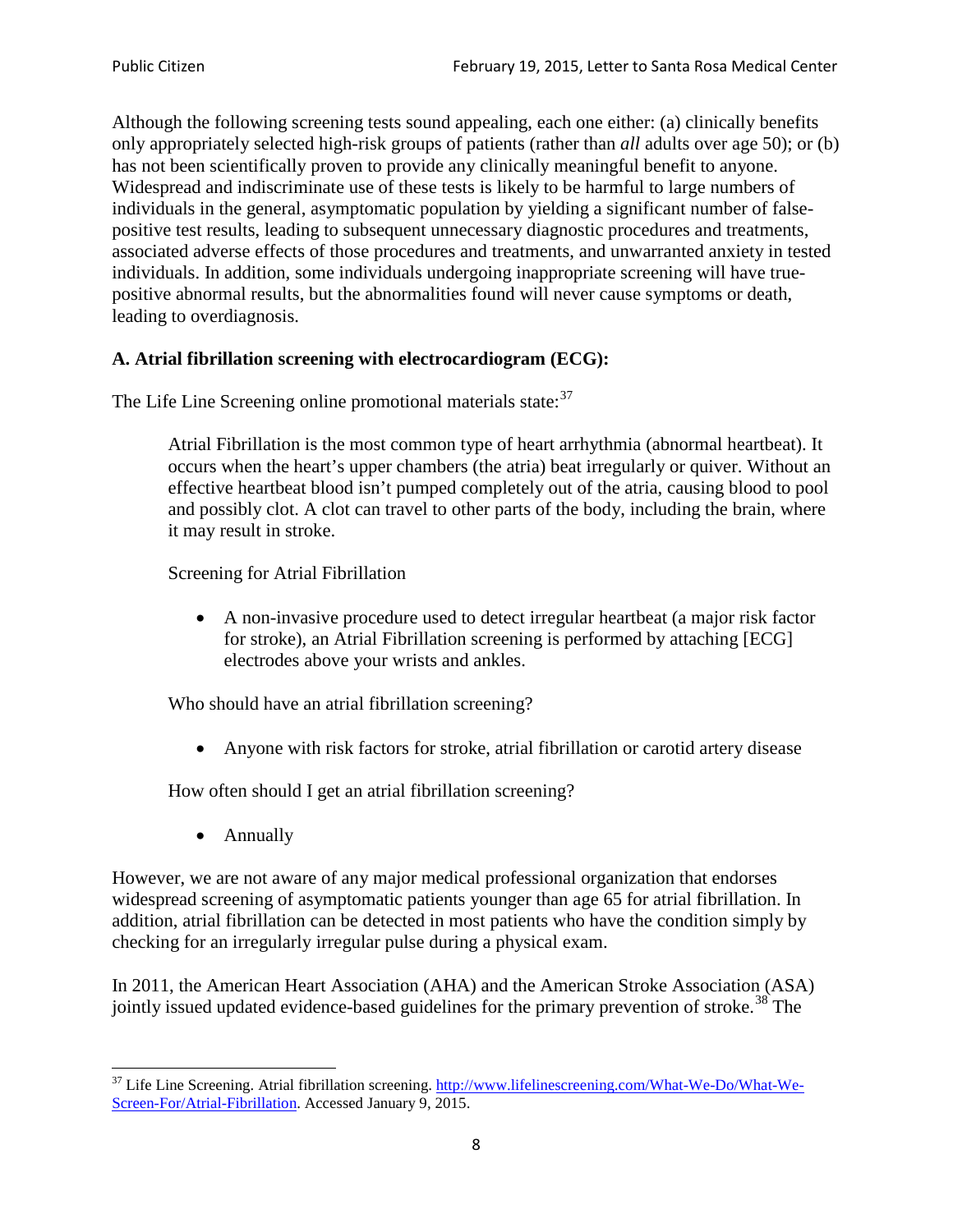American Academy of Neurology (AAN) affirmed the value of these guidelines. The 2011 AHA/ASA guidelines provided the following recommendation regarding screening for atrial fibrillation:

Active screening for atrial fibrillation in patients >65 years of age in primary care settings using pulse taking followed by an ECG as indicated can be useful.

In 2014, the AHA and the ASA issued updated evidence-based guidelines for the primary prevention of stroke.<sup>[39](#page-8-0)</sup> The AAN again affirmed the value of the updated guidelines, and the American Association of Neurological Surgeons, the Congress of Neurological Surgeons and the Preventive Cardiovascular Nurses Association endorsed them. The update provided the following recommendation regarding screening for atrial fibrillation:

Active screening for AF in the primary care setting in patients >65 years of age by pulse assessment followed by ECG as indicated can be useful.

In 2010 and 2012, the European Society of Cardiology issued evidence-based guidelines that similarly recommended that patients ages 65 and older be screened for atrial fibrillation by their primary health care providers by checking the pulse, followed by an ECG in case of irregularity. $40,41$  $40,41$ 

# **B. Stroke/Carotid Artery Ultrasound:**

The Life Line Screening online promotional materials state:<sup>[42](#page-8-3)</sup>

Your carotid arteries are the two large blood vessels in your neck that supply blood to your brain. When these arteries become clogged with cholesterol, they become dangerously narrow. If a blood clot occurs in the carotid arteries, then blood cannot reach your brain and a stroke can result. …

<sup>&</sup>lt;sup>38</sup> Goldstein LB, Bushnell CD, Adams RJ, et al. Guidelines for the primary prevention of stroke: A guideline for healthcare professionals from the American Heart Association/American Stroke Association. *Stroke*.

<sup>2011;42(2):517-584.</sup> [see page 1 for title, authors, ANA affirmation; see page 21 for recommendation]

<span id="page-8-0"></span> $\frac{2011,42(2)(317,601)}{39}$  Meschia JF, Bushnell C, Goden-Albala B, et al. Guidelines for the primary prevention of stroke: A statement for healthcare professionals from the American Heart Association/American Stroke Association. *Stroke*.

<sup>2014;45(12):3754-3832.</sup> [see page 1 for title, authors, ANA affirmation and other endorsements; see page 24 for recommendation]

<span id="page-8-1"></span><sup>40</sup> Camm AJ, Kirchhof P, Lip GYH, et al. Guidelines for the management of atrial fibrillation: The Task Force for the Management of Atrial Fibrillation of the European Society of Cardiology (ESC). *Eur Heart J*. 2010;31:2369- 2429. [See page 50]

<span id="page-8-2"></span><sup>41</sup> Camm AJ, Lip GYH, De Caterina R, et al. 2012 focused update of the ESC Guidelines for the management of atrial fibrillation: An update of the 2010 ESC Guidelines for the management of atrial fibrillation. *Eur Heart J*.

<span id="page-8-3"></span><sup>2012;33(21):2719-2747. [</sup>See page 2723]<br><sup>42</sup> Life Line Screening. Carotid artery disease screening. [http://www.lifelinescreening.com/What-We-Do/What-We-](http://www.lifelinescreening.com/What-We-Do/What-We-Screen-For/Carotid-Artery-Disease)[Screen-For/Carotid-Artery-Disease.](http://www.lifelinescreening.com/What-We-Do/What-We-Screen-For/Carotid-Artery-Disease) Accessed January 9, 2015.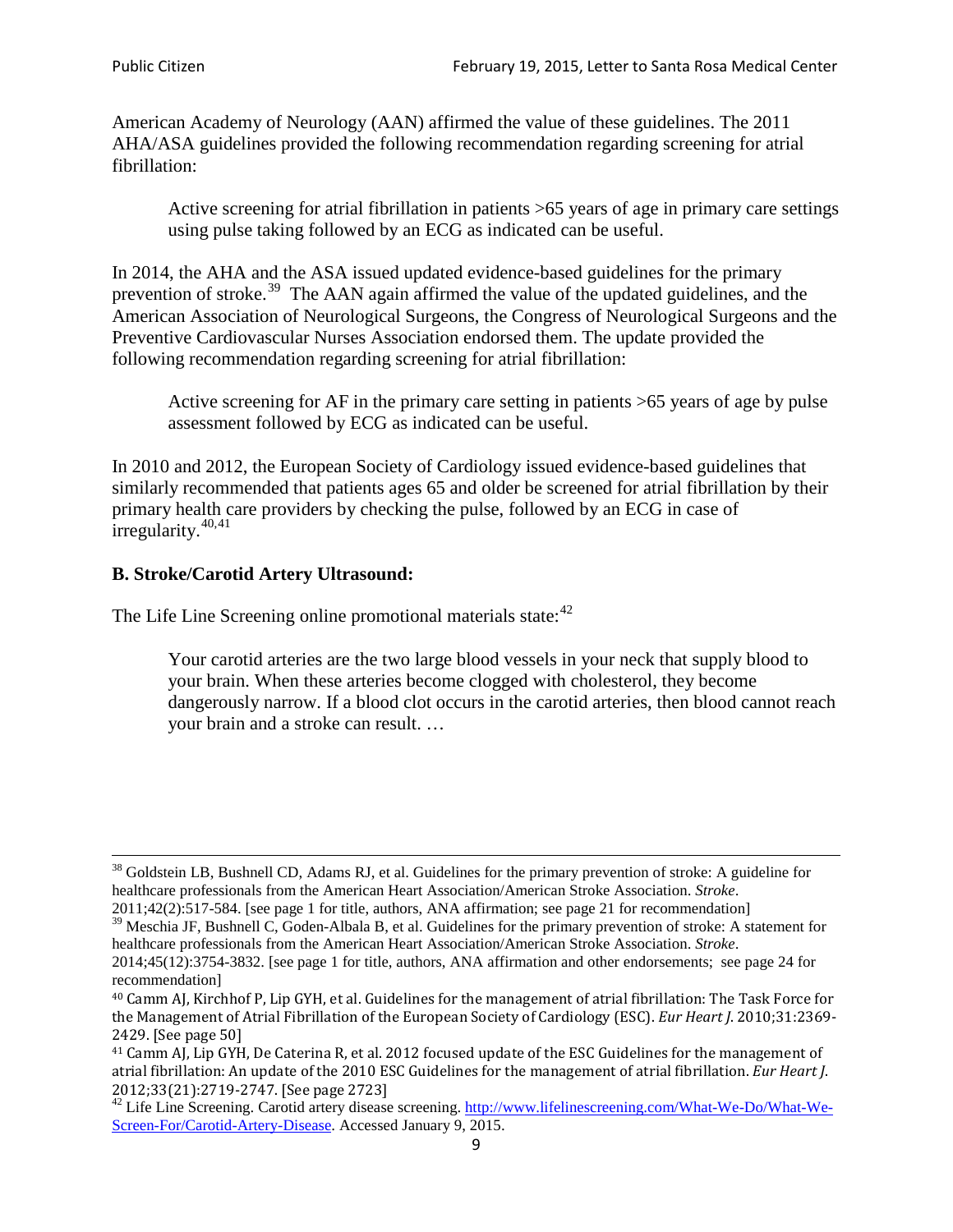Carotid Artery Disease (Plaque) Screening

• Simple, painless and non-invasive, this screening uses cutting-edge Doppler color flow ultrasound technology to create images of the carotid arteries while also measuring blood flow through them.

Who should have a carotid artery screening?

- Anyone over age 50
- Anyone over age 40 with risk factors

How often should I get a carotid artery screening?

• Annually

However, several major medical professional organizations affirmatively recommend *against* indiscriminate screening with carotid artery ultrasounds in low-risk, asymptomatic individuals, and we are not aware of any major medical professional organization that endorses such screening.

Good evidence indicates that although stroke is a leading cause of death and disability in the United States, a relatively small proportion of all disabling, unheralded strokes are due to carotid artery disease. Studies also suggest that only about 1 percent of the general population older than 65 has severe carotid artery stenosis (60 to 90 percent narrowing).<sup>[43](#page-9-0)</sup> Carotid artery stenosis is more prevalent in older adults, smokers, those with hypertension and those with heart disease; unfortunately, research has not found any single risk factor or clinically useful risk stratification tool that can reliably and accurately distinguish people who have clinically important carotid artery stenosis from those who do not.<sup>[44](#page-9-1)</sup>

In 2006, the AHA and the ASA issued a series of evidence-based guidelines for the primary prevention of stroke.[45](#page-9-2) The value of the guidelines was affirmed by the AAN. Although the guidelines did not include a specific recommendation about screening the general population for asymptomatic carotid stenosis, they did state the following:

Although highly selected patients may benefit, screening of general populations for asymptomatic carotid stenosis is unlikely to be cost-effective. The cost-effectiveness of even a one-time screening approach would be highly dependent on the ability to identify a group of persons with a high pretest likelihood of having high-grade asymptomatic disease, the availability of a screening test with a very high sensitivity and specificity when used on a side-scale basis, and very low perioperative complication rates.

<span id="page-9-0"></span> $^{43}$  U.S. Preventive Services Task Force. Screening for carotid artery stenosis: U.S. Preventive Services Task Force recommendation statement. Ann Intern Med. 2007;147(12):854-859.

<span id="page-9-2"></span><span id="page-9-1"></span><sup>&</sup>lt;sup>44</sup> *Ibid*. <sup>45</sup> Goldstein LB, Adams R, Alberts MJ, et al. Primary prevention of ischemic stroke: A guideline from the American <sup>45</sup> Goldstein LB, Adams R, Alberts MJ, et al. Primary prevention of ischemic stroke: A guide Heart Association/American Stroke Association Stroke Council. *Stroke*. 2006;37(6):1583-633.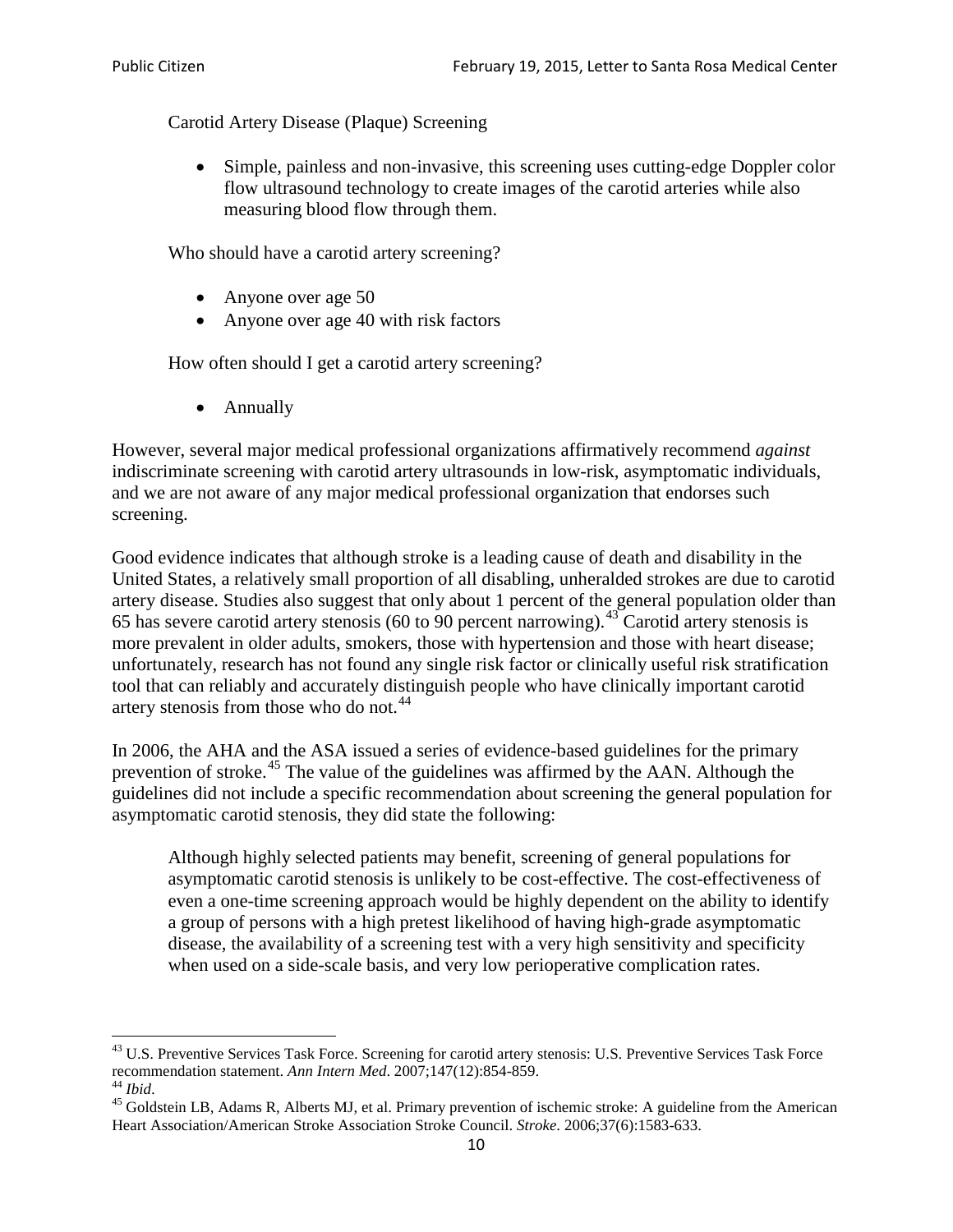These conditions for cost-effective screening are not met for carotid artery ultrasound screening of asymptomatic individuals in the general population, as discussed below.

In 2011, the AHA and the ASA issued updated guidelines for the primary prevention of stroke, the value of which was again affirmed by the  $AAN<sup>46</sup>$  $AAN<sup>46</sup>$  $AAN<sup>46</sup>$ . The updated guidelines stated the following:

Population screening for asymptomatic carotid artery stenosis is not recommended.

In 2014, the AHA and the ASA issued updated guidelines for the primary prevention of stroke. $47$ The AAN again affirmed the value of the updated guidelines, and the American Association of Neurological Surgeons, the Congress of Neurological Surgeons, and the Preventive Cardiovascular Nurses Association endorsed them. The updated guidelines stated the following:

Screening low-risk populations for asymptomatic carotid artery stenosis is not recommended.

In 2007, the U.S. Preventive Services Task Force (USPSTF) issued an evidence-based grade D recommendation *against* screening for asymptomatic carotid artery stenosis in the general population.<sup>[48](#page-10-2)</sup> In making this a grade D recommendation, the USPSTF concluded with moderate certainty that for individuals with asymptomatic carotid artery stenosis, the benefits of screening do not outweigh the harms. It noted, in particular, the following:

#### **Importance**

Good evidence indicates that although stroke is a leading cause of death and disability in the United States, a relatively small proportion of all disabling, unheralded strokes is due to [carotid artery stenosis].

#### **Detection**

The most feasible screening test for severe [carotid artery stenosis] (for example, 60% to 99% stenosis) is duplex ultrasonography. Good evidence indicates that this test has moderate sensitivity and specificity and yields many false-positive results. A positive result on duplex ultrasonography is often confirmed by digital subtraction angiography, which is more accurate but can cause serious adverse events. Noninvasive confirmatory tests, such as magnetic resonance angiography, involve some inaccuracy. Given these facts, some people with false-positive test results may receive unnecessary invasive carotid endarterectomy surgery.

<span id="page-10-0"></span><sup>&</sup>lt;sup>46</sup> Goldstein LB, Bushnell CD, Adams RJ, et al. Guidelines for the primary prevention of stroke: A guideline for healthcare professionals from the American Heart Association/American Stroke Association. *Stroke*.<br>2011;42(2):517-584. [see page 1 for title, authors, ANA affirmation; see page 25 for recommendation]

<span id="page-10-1"></span><sup>&</sup>lt;sup>47</sup> Meschia JF, Bushnell C, Goden-Albala B, et al. Guidelines for the primary prevention of stroke: A statement for healthcare professionals from the American Heart Association/American Stroke Association. *Stroke*. 2014;45(12):3754-3832. [see page 1 for title, authors, ANA affirmation and other endorsements; see page 30 for

recommendation] <sup>48</sup> U.S. Preventive Services Task Force. Screening for carotid artery stenosis: U.S. Preventive Services Task Force

<span id="page-10-2"></span>recommendation statement. *Ann Intern Med*. 2007;147(12):854-9.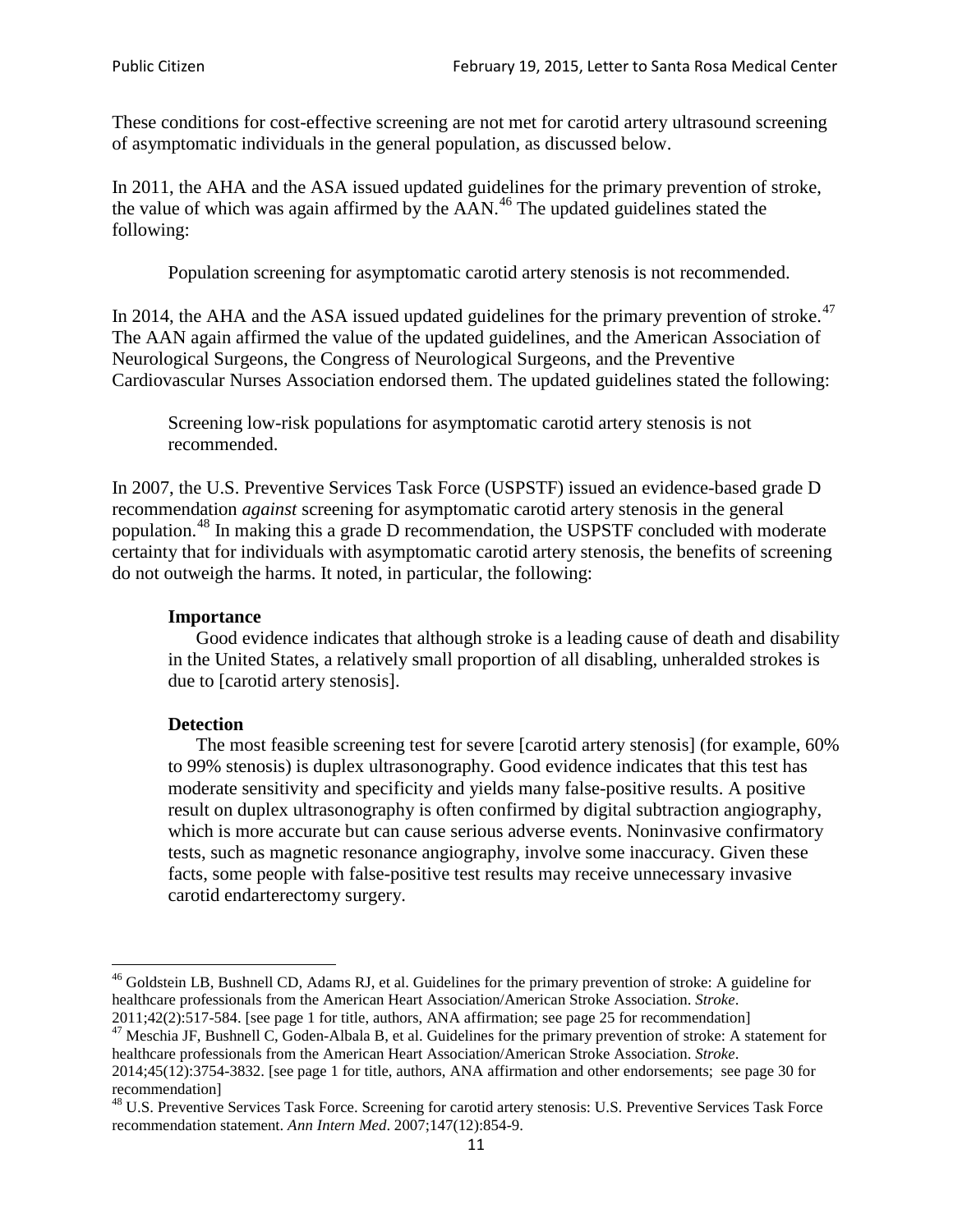### **Benefits of Detection and Early Intervention**

Good evidence indicates that in selected, high-risk trial participants with asymptomatic severe [carotid artery stenosis], carotid endarterectomy by selected surgeons reduces the 5-year absolute incidence of all strokes or perioperative death by approximately 5%. These benefits would be less among asymptomatic people in the general population. For the general primary care population, the benefits are judged to be no greater than small.

### **Harms of Detection and Early Intervention**

Good evidence indicates that both the testing strategy and the treatment with carotid endarterectomy can cause harms. A testing strategy that includes angiography will itself cause some strokes. A testing strategy that does not include angiography will cause some strokes by leading to carotid endarterectomy in people who do not have severe [carotid artery stenosis]. In excellent centers, carotid endarterectomy is associated with a 30-day stroke or mortality rate of about 3%; some areas have higher rates. These harms are judged to be no less than small.

In July 2014, the USPSTF issued an updated recommendation against screening for asymptomatic carotid artery stenosis in the general population.<sup>[49](#page-11-0)</sup> In reaffirming its prior recommendation, the USPSTF concluded with moderate certainty that the harms of screening for asymptomatic carotid artery stenosis outweigh the benefits. The USPSTF presented the following updated rationale: $50$ 

#### **Importance**

Stroke is a leading cause of death and disability in the United States. Although asymptomatic carotid artery stenosis is a risk factor for stroke, it causes a relatively small proportion of strokes.

#### **Detection**

The most feasible screening test for carotid artery stenosis (defined as 60% to 99% stenosis) is ultrasonography. Although adequate evidence indicates that this test has high sensitivity and specificity, in practice, ultrasonography yields many false-positive results in the general population, which has a low prevalence of carotid artery stenosis (approximately 0.5% to 1%). There are no externally validated, reliable tools that can determine who is at increased risk for carotid artery stenosis or for stroke when carotid artery stenosis is present. Adequate evidence indicates that the accuracy of screening by auscultation of the neck is poor.

## **Benefits of Detection and Early Intervention**

There is no direct evidence on the benefits of screening for carotid artery stenosis. Adequate evidence indicates that in selected trial participants with asymptomatic carotid artery stenosis, carotid endarterectomy (CEA) performed by selected surgeons reduces the absolute incidence of all strokes or perioperative death by approximately 3.5%

<span id="page-11-0"></span><sup>&</sup>lt;sup>49</sup> LeFevre on behalf of the U.S. Preventive Services Task Force. Screening for asymptomatic carotid artery stenosis: U.S. Preventive Services Task Force Recommendation Statement. *Ann Intern Med*. Published online July 8, 2014. doi:10.7326/M14-1333. <sup>50</sup> *Ibid*.

<span id="page-11-1"></span>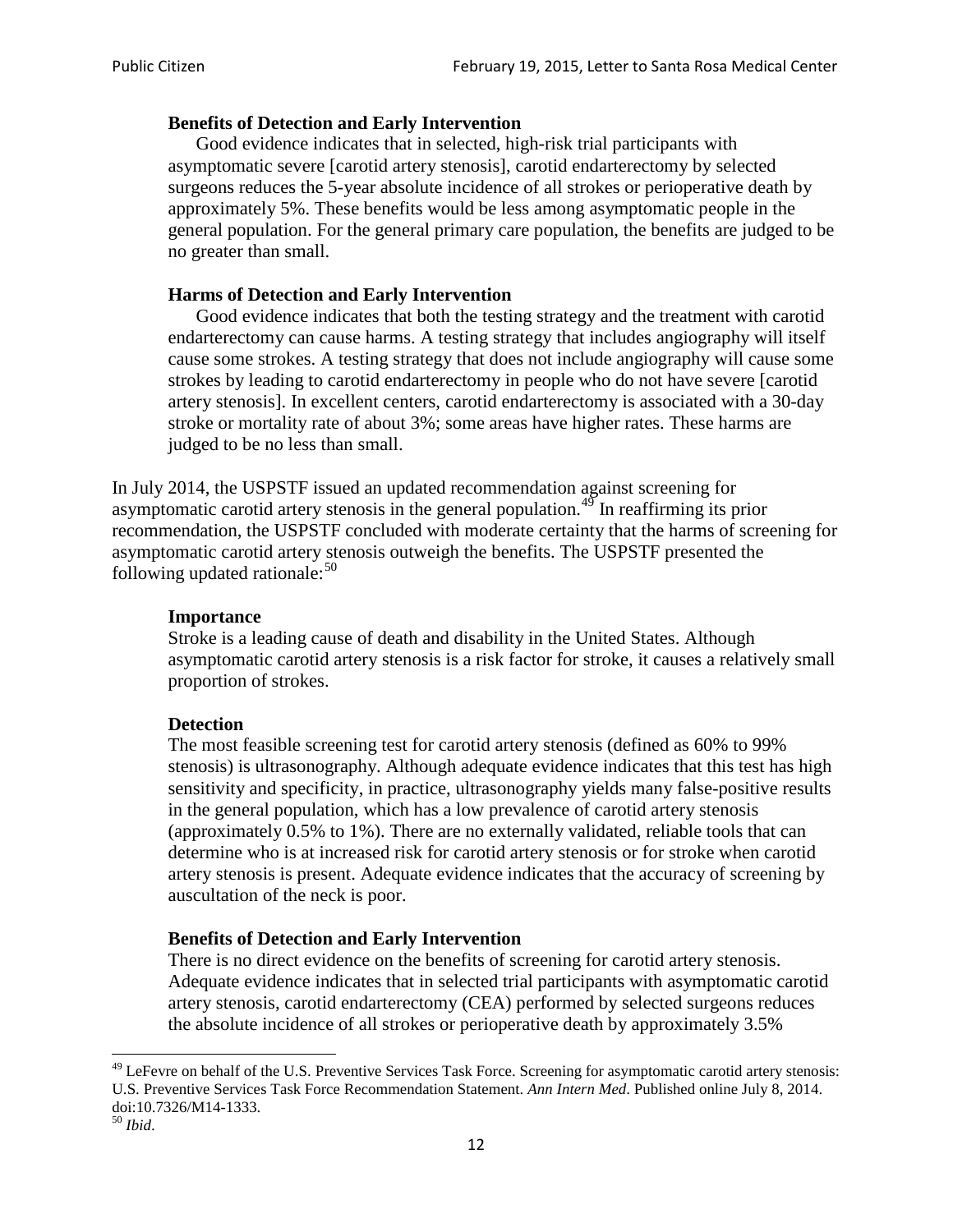compared with (outdated) medical management. However, this difference is probably smaller with current optimal medical management. The magnitude of these benefits would be smaller in asymptomatic persons in the general population. For the general primary care population, the magnitude of benefit is small to none. There is no evidence that identification of asymptomatic carotid artery stenosis leads to any benefit from adding or increasing medication doses (beyond current standard medical therapy for cardiovascular disease prevention).

### **Harms of Detection and Early Intervention**

Adequate evidence indicates that both the testing strategy for carotid artery stenosis and treatment with CEA can cause harms. Although screening with ultrasonography has few direct harms, all screening strategies, including those with or without confirmatory tests (that is, digital subtraction or magnetic resonance angiography), have imperfect sensitivity and specificity and could lead to unnecessary interventions and result in serious harms. In selected centers similar to those in the trials, CEA is associated with a 30-day stroke or mortality rate of approximately 2.4%; reported rates are as high as approximately 5% in low-volume centers and 6% in certain states. Myocardial infarctions are reported in 0.8% to 2.2% of patients after CEA. The 30-day stroke or mortality rate after carotid angioplasty and stenting (CAAS) is approximately 3.1% to 3.8%. The overall magnitude of harms of screening and subsequent treatment of asymptomatic carotid artery stenosis is small to moderate depending on patient population, surgeon, center volume, and geographic location.

In 2007, the American Society of Neuroimaging, with co-sponsorship by the Society of Vascular and Interventional Neurology, issued evidence-based recommendations on the screening of asymptomatic carotid artery disease in the general population and selected subsets of patients.<sup>[51](#page-12-0)</sup> These societies issued a grade E recommendation *against* screening for carotid artery stenosis in the general population or in a selected population based on age, gender or any other variable alone. The criteria for a grade E recommendation were that the prevalence of disease may be high or low but detection and treatment is documented to have no benefit, or prevalence of disease is low. They also issued a grade A recommendation that screening of selective subpopulations of adults age 65 or older with at least three cardiovascular risk factors (hypertension, coronary artery disease, current cigarette smoking or hyperlipidemia) needs to be considered. The criteria of a grade A recommendation were that the prevalence of disease is high and detection and treatment is of documented benefit.

In 2011, the Society for Vascular Surgery issued a position statement recommending ultrasound screening of carotid arteries only for high-risk individuals age 55 or older, taking into account cardiovascular risk factors, such as a history of hypertension, diabetes mellitus, smoking,

<span id="page-12-0"></span><sup>&</sup>lt;sup>51</sup> Qureshi AI, Alexandrov AV, Tegeler CH, et al. Guidelines for screening of extracranial carotid artery disease: a statement for healthcare professionals from the multidisciplinary practice guidelines committee of the American Society of Neuroimaging; cosponsored by the Society of Vascular and Interventional Neurology. *J Neuroimaging*. 2007;17(1):19-47.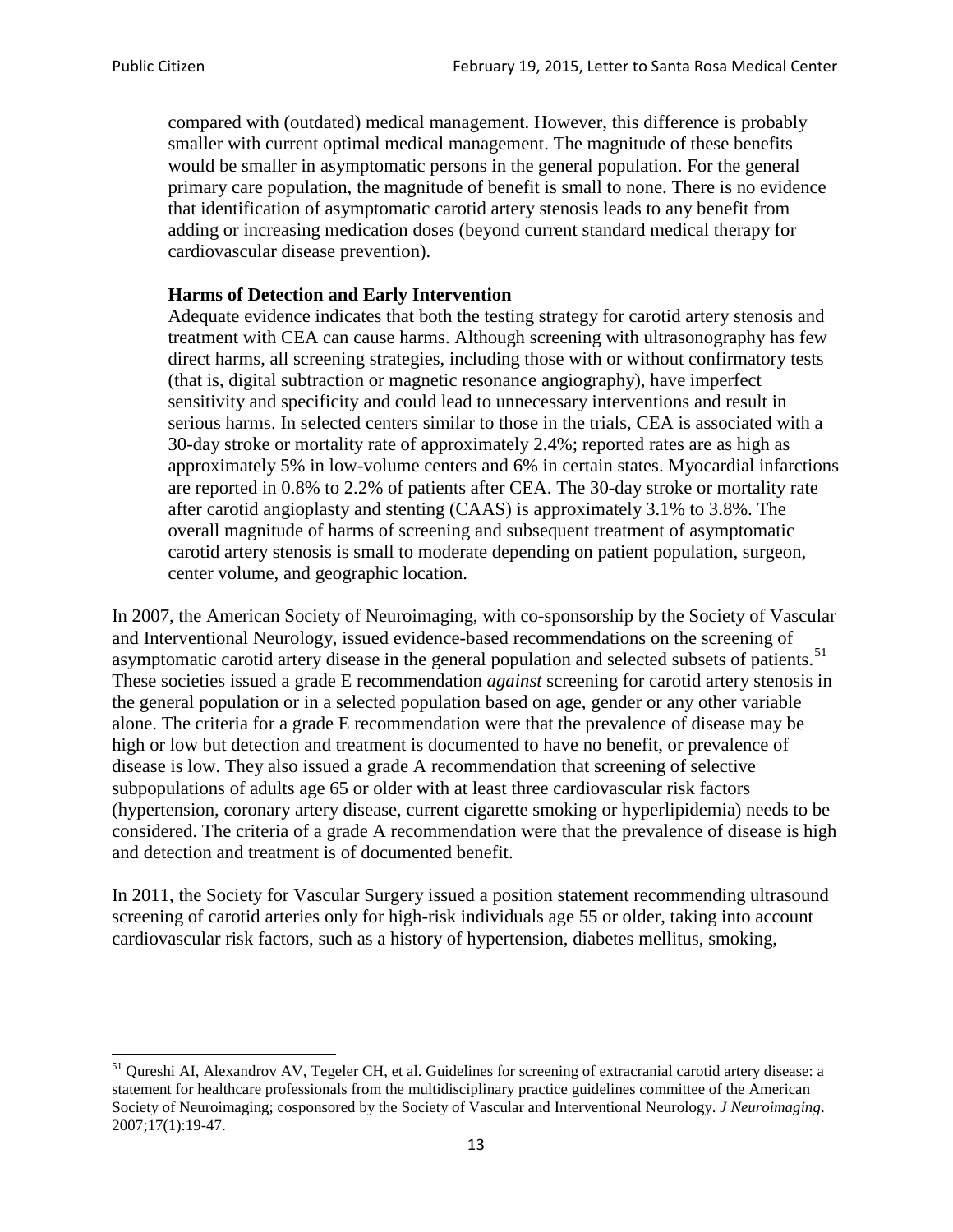hypercholesterolemia, or known cardiovascular disease.<sup>[52](#page-13-0)</sup> The position statement provided little substantive evidence to support this recommendation.

Thus, screening for carotid artery stenosis with ultrasound in the general, asymptomatic population has *not* been shown to significantly improve clinical outcomes, and numerous medical professional organizations strongly recommend against such screening.

## **C. Abdominal Aortic Aneurysm Ultrasound:**

The Life Line Screening online promotional materials state:<sup>[53](#page-13-1)</sup>

An Abdominal Aortic Aneurysm (AAA), a specific kind of aneurysm, is a condition in which the lining of the blood vessel called the aorta is enlarged within the abdomen. Abdominal aortic aneurysms pose a threat because they are usually silent until a medical emergency occurs.

The abdominal aorta is the largest blood vessel in the body and the main artery that originates in the heart. As the lining weakens from age and other risk factors, the vessel wall thins and expands. …

Screening for Aortic Aneurysms

• A painless, non-invasive procedure, an abdominal aortic aneurysm screening requires you to lie on your back while a technician uses ultrasound to take images and measurements of your abdominal aorta. …

Who should have an aortic aneurysm screening?

• Anyone with risk factors

How often should I get an aortic aneurysm screening?

• Annually

By definition, an AAA is present when aortic diameter equals or exceeds 3.0 cm (slightly more than one inch).<sup>[54](#page-13-2)</sup> Most people who have an AAA show no signs or symptoms until it ruptures. The strongest risk factor for *rupture* of an AAA is the aortic diameter.<sup>[55](#page-13-3)</sup> Thus, risk of AAA rupture rises with increasing size of the aneurysm. AAAs with a diameter between 3.0 and 3.9

<span id="page-13-0"></span><sup>&</sup>lt;sup>52</sup> Society for Vascular Surgery. SVS position statement on vascular screenings. January 2011. http://www.vascularweb.org/about/positionstatements/Pages/svs-position-statement-on-vascular-screening.aspx.<br>Accessed January 14, 2015.

<span id="page-13-1"></span>Accessed January 14, 2015.<br>
Sa Life Line Screening. Abdominal aortic aneurysm screening. http://www.lifelinescreening.com/What-We-<br>
Do/What-We-Screen-For/Abdominal-Aortic-Aneurysms. Accessed January 9, 2015.

<span id="page-13-2"></span> $\frac{54}{9}$  Fleming C, Whitlock EP, Beil TL, Lederle FA. Screening for abdominal aortic aneurysm: A best-evidence systematic review for the U.S. Preventive Services Task Force. *Ann Intern Med.* 2005;142(3):203-211.<br><sup>55</sup> Lederle FA, Johnson GR, Wilson SE, et al. Rupture rate of large abdominal aortic aneurysms in patients refusing

<span id="page-13-3"></span>or unfit for elective repair. *JAMA*. 2002;287(22):2968-2972.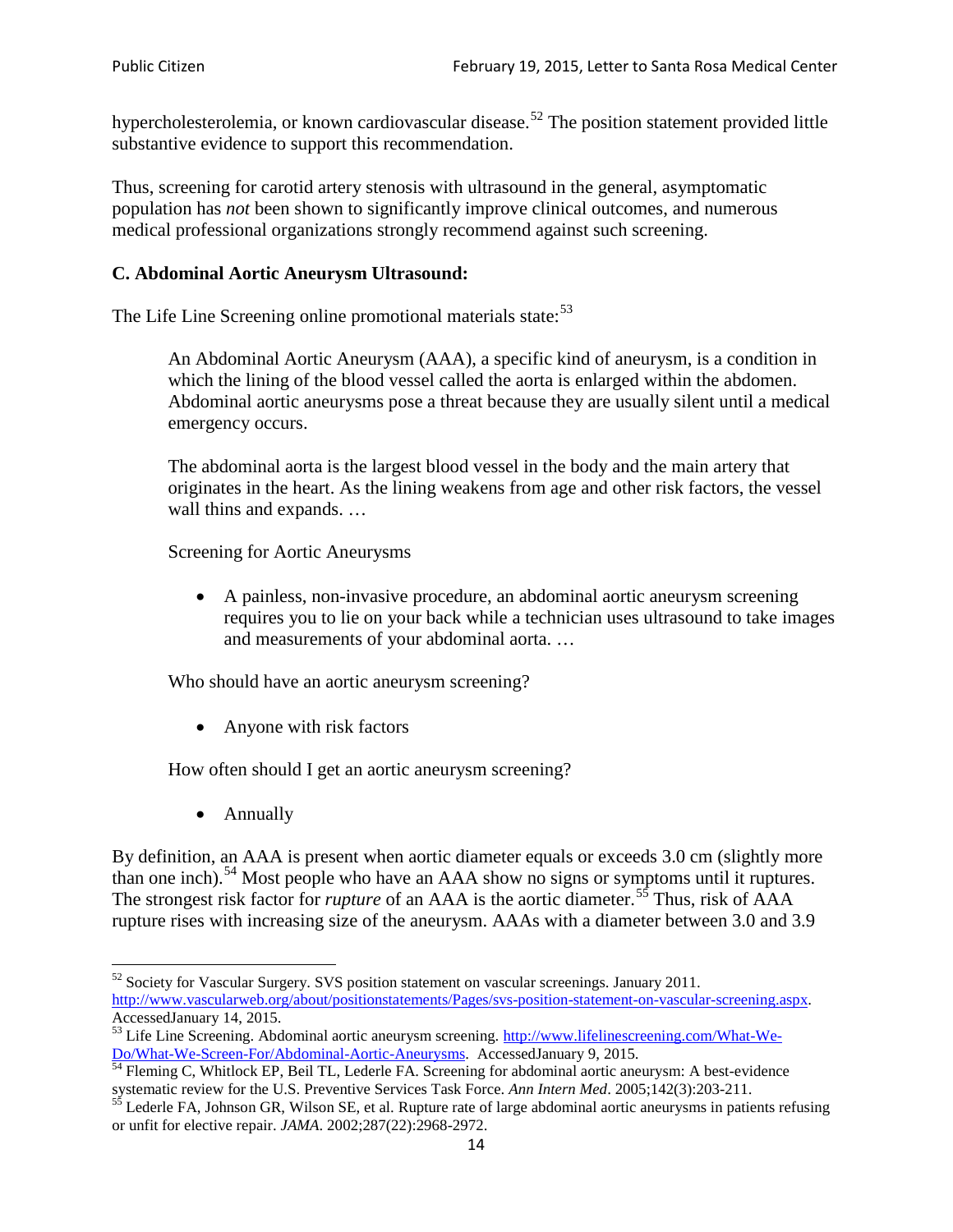cm have an essentially 0 percent annual rupture risk; those with between 4.0 and 4.9 cm have a 1 percent risk; and those between 5.0 and 5.9 cm have a 11 percent annual rupture risk.<sup>[56](#page-14-0)</sup>

In a study of an unselected general population in the U.K., the prevalence of AAA was six times greater in men than women for all age groups.<sup>[57](#page-14-1)</sup> For men not screened for  $AAA$ , almost all deaths from ruptured AAAs occurred after age 65, with more than half occurring before age 80.<sup>[58](#page-14-2)</sup> For women not screened for AAA, the majority of AAA-related deaths occurred after age 80.<sup>[59](#page-14-3)</sup>

Several major medical professional organizations affirmatively recommend one-time ultrasound screening for AAAs *only in certain high-risk individuals* given the epidemiology of AAAs described above, and we are not aware of any major medical professional organization that endorses indiscriminate ultrasound screening for AAAs in low-risk, asymptomatic individuals.

In 2005, the USPSTF issued the following evidence-based recommendations for AAA screening: $60$ 

(1) A grade B recommendation for one-time screening for AAA by ultrasonography in men age 65 to 75 who have ever smoked. In making this a grade [B recommendation,](http://www.uspreventiveservicestaskforce.org/uspstf/gradespre.htm#brec) the USPSTF offered the following rationale:

> The USPSTF found good evidence that screening for AAA and surgical repair of large AAAs ( $\geq$ 5.5 cm) in men age 65 to 75 years who have ever smoked (current and former smokers) leads to decreased AAA-specific mortality. There is good evidence that abdominal ultrasonography, performed in a setting with adequate quality assurance (that is, in an accredited facility with credentialed technologists), is an accurate screening test for AAA. There is also good evidence of important harms of screening and early treatment, including an increased number of surgeries with associated clinically significant morbidity and mortality, and short-term psychological harms. On the basis of the moderate magnitude of net benefit, the USPSTF concluded that the benefits of screening for AAA in men age 65 to 75 years who have ever smoked outweigh the harms.

(2) No recommendation for or against screening for AAA in men age 65 to 75 who have *never* smoked. In making this grade C recommendation, the USPSTF offered the following rationale:

> The USPSTF found good evidence that screening for AAA in men age 65 to 75 years who have never smoked leads to decreased AAA-specific mortality. There is, however, a lower prevalence of large AAAs in men who have never smoked

<span id="page-14-0"></span><sup>&</sup>lt;sup>56</sup> LeFevre ML on behalf of the U.S. Preventive Services Task Force. Screening for abdominal aortic aneurysm: U.S. Preventive Services Task Force recommendation statement. *Ann Intern Med*. Online June 24, 2014. doi:

<span id="page-14-1"></span><sup>10.7326/</sup>M14-1204.<br> $57$  Scott RA, Bridgewater SG, Ashton HA. Randomized clinical trial of screening for abdominal aortic aneurysm in women. *Br J Surg.* 2002;89(3):283-285.

<span id="page-14-4"></span><span id="page-14-3"></span>

<span id="page-14-2"></span><sup>&</sup>lt;sup>58</sup> *Ibid.*<br><sup>59</sup> *Ibid.* 2002;<br><sup>60</sup> U.S. Preventive Services Task Force. Screening for abdominal aortic aneurysm: Recommendation statement. *Ann Intern Med*. 2005;142(3):198-202.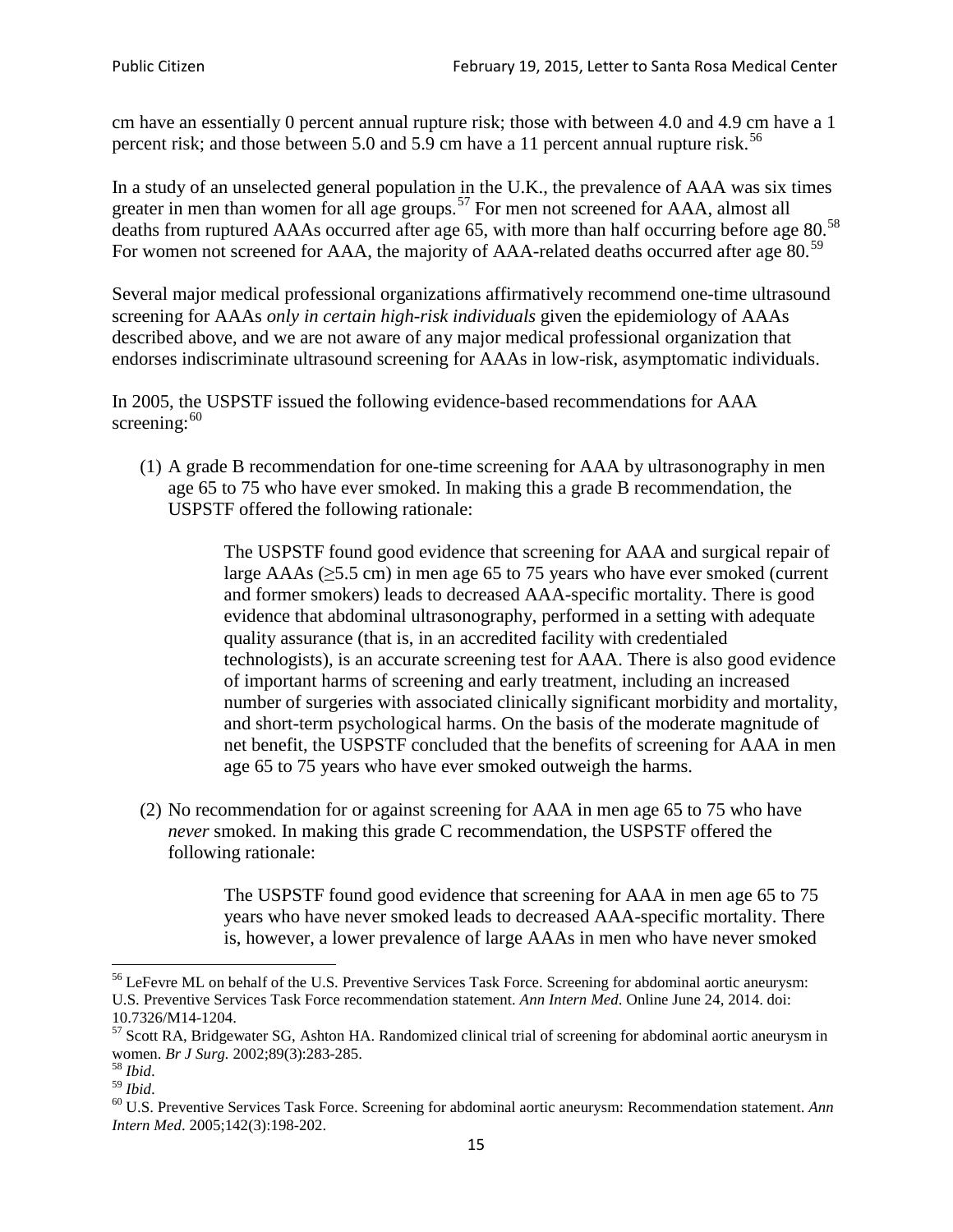compared with men who have ever smoked; thus, the potential benefit from screening men who have never smoked is small. There is good evidence that screening and early treatment lead to important harms, including an increased number of surgeries with associated clinically significant morbidity and mortality, and short-term psychological harms. The USPSTF concluded that the balance between the benefits and harms of screening for AAA is too close to make a general recommendation in this population.

(3) A grade D recommendation *against* routine screening for AAA in women. In making this a grade D recommendation, the USPSTF offered the following rationale:

> Because of the low prevalence of large AAAs in women, the number of AAArelated deaths that can be prevented by screening this population is small. There is good evidence that screening and early treatment result in important harms, including an increased number of surgeries with associated morbidity and mortality, and psychological harms. The USPSTF concluded that the harms of screening women for AAA therefore outweigh the benefits.

In June 2014, the USPSTF issued a revised recommendation statement, based on an updated review of the available evidence published between January 2004 and January 2013.<sup>[61](#page-15-0)</sup> The updated recommendations differ slightly from the 2005 recommendations and include the following: $62$ 

(1) A grade B recommendation for one-time screening for AAA with ultrasonography in men ages 65 to 75 who have ever smoked (no change from 2005). The USPSTF provided the following updated rationale for this unchanged recommendation:

> Four large, population-based, randomized, controlled trials (RCTs) show that invitation to 1-time screening for AAA is associated with reduced AAA-specific mortality in men. This benefit begins 3 years after testing and persists up to 15 years. In addition, risk reduction for AAA rupture and emergency surgery persists up to 10 to 13 years.

> In the 2 highest-quality trials, the relative reduction in AAA-specific mortality after 13 years was 42% to 66%. In the largest trial, where prevalence of AAA was approximately 5% in the screened group, screening was associated with an absolute risk reduction in death of 1.4 per 1000 men.

Abdominal aortic aneurysms are most prevalent in men who have ever smoked, occurring in approximately 6% to 7% of this population. This prevalence increases the importance of screening in these men because it maximizes the absolute benefit that could be achieved (that is, it improves the likelihood that

<span id="page-15-0"></span><sup>61</sup> Guirguis-Blake JM, Beil TL, Senger CA Whitlock EP. Ultrasonography screening for abdominal aortic aneurysms: A systematic review for the U.S. Preventive Services Task Force. *Ann Intern Med*. 2014;160(5):321- 329.

<span id="page-15-1"></span> $62$  LeFevre ML on behalf of the U.S. Preventive Services Task Force. Screening for abdominal aortic aneurysm: U.S. Preventive Services Task Force recommendation statement. *Ann Intern Med*. 2014;161(4):281-290..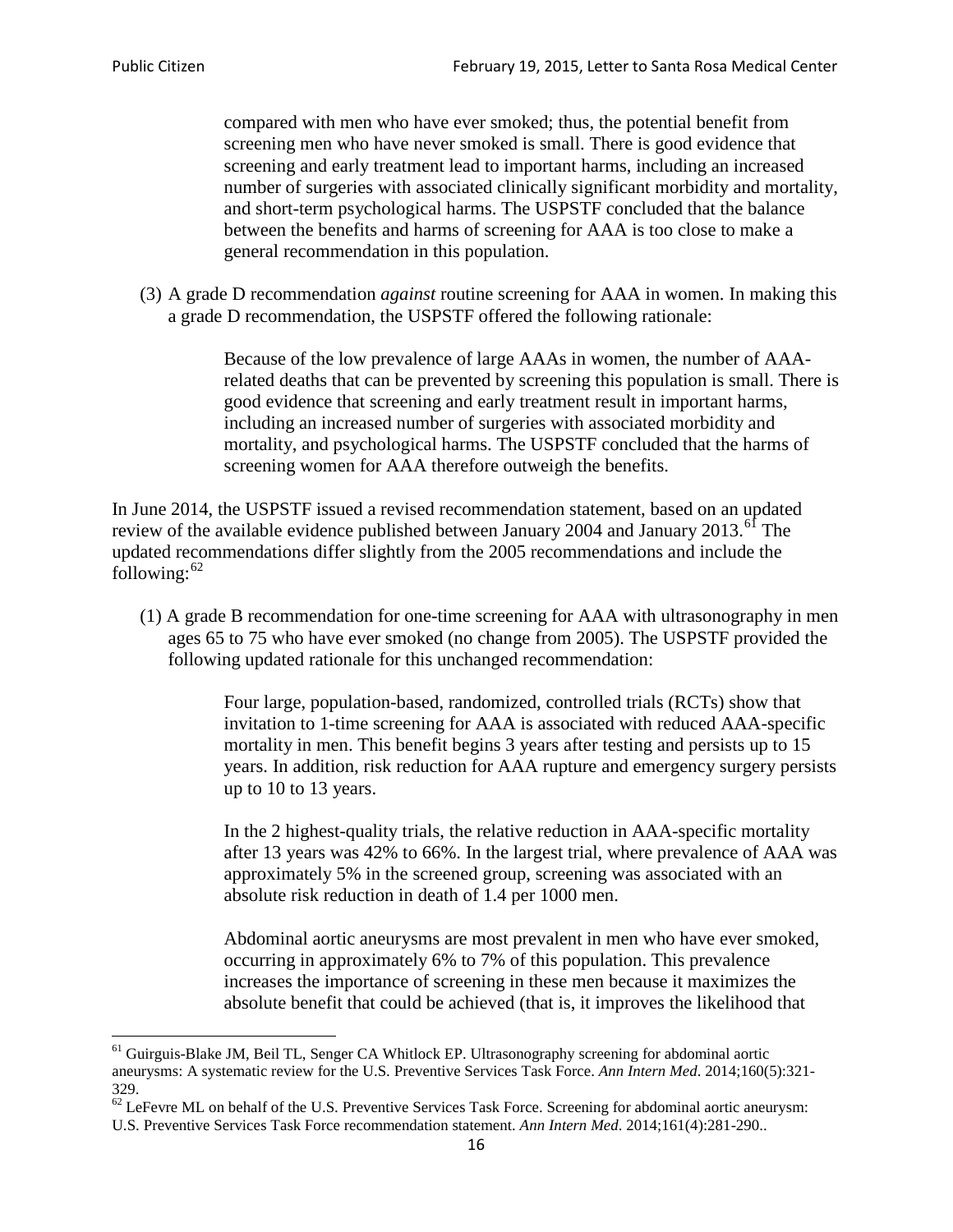men in this group will benefit from screening). Convincing evidence shows that 1-time screening with ultrasonography results in a moderate benefit in men aged 65 to 75 years who have ever smoked.

The USPSTF concluded with high certainty that screening for AAA with ultrasonography in men ages 65 to 75 who have ever smoked has a moderate net benefit.

(2) A grade C recommendation that clinicians *selectively* offer screening for AAA in men ages 65 to 75 who have never smoked rather than routinely screening all men in this group. Evidence indicates that the net benefit of screening all men ages 65 to 75 years who have never smoked is small. In determining whether this service is appropriate in individual cases, patients and clinicians should consider the balance of benefits and harms on the basis of evidence relevant to the patient's medical history, family history, other risk factors, and personal values. The USPSTF offered the following rationale for this new recommendation:

> Screening men overall reduces AAA-specific death, rupture, and emergency surgery. However, the lower prevalence of AAA in men who have never smoked (approximately 2%) substantially reduces the absolute benefit (that is, it greatly lowers the probability that men in this group will benefit from screening). Adequate evidence shows that 1-time screening for AAA with ultrasonography results in a small benefit in men aged 65 to 75 years who have never smoked.

The USPSTF also suggested the following clinical considerations with respect to this new recommendation:

Despite the demonstrated benefits of screening for AAA in men overall, the lower prevalence of AAA in male never-smokers versus male ever-smokers suggests that clinicians should consider a patient's risk factors and the potential for harm before screening for AAA rather than routinely offering screening to all male never-smokers. Important risk factors for AAA include older age and a firstdegree relative with an AAA; other risk factors include a history of other vascular aneurysms, coronary artery disease, cerebrovascular disease, atherosclerosis, hypercholesterolemia, obesity, and hypertension. Factors associated with a reduced risk for AAA include African American race, Hispanic ethnicity, and diabetes.

(3) An I statement concluding that the current evidence is insufficient to assess the balance of benefits and harms of screening for AAA in women ages 65 to 75 who have ever smoked. (An I statement means the USPSTF concludes that the current evidence is insufficient to assess the balance of benefits and harms of the service. Evidence may be lacking, of poor quality, or conflicting, and the balance of benefits and harms cannot be determined.) The USPSTF offered the following rationale for this draft statement:

> *Potential Preventable Burden.* A screening study in Sweden found that the prevalence of AAA in women aged 70 years was low (0.8%) for ever-smokers but increased to 2.0% for current smokers. A meta-analysis of individual-patient data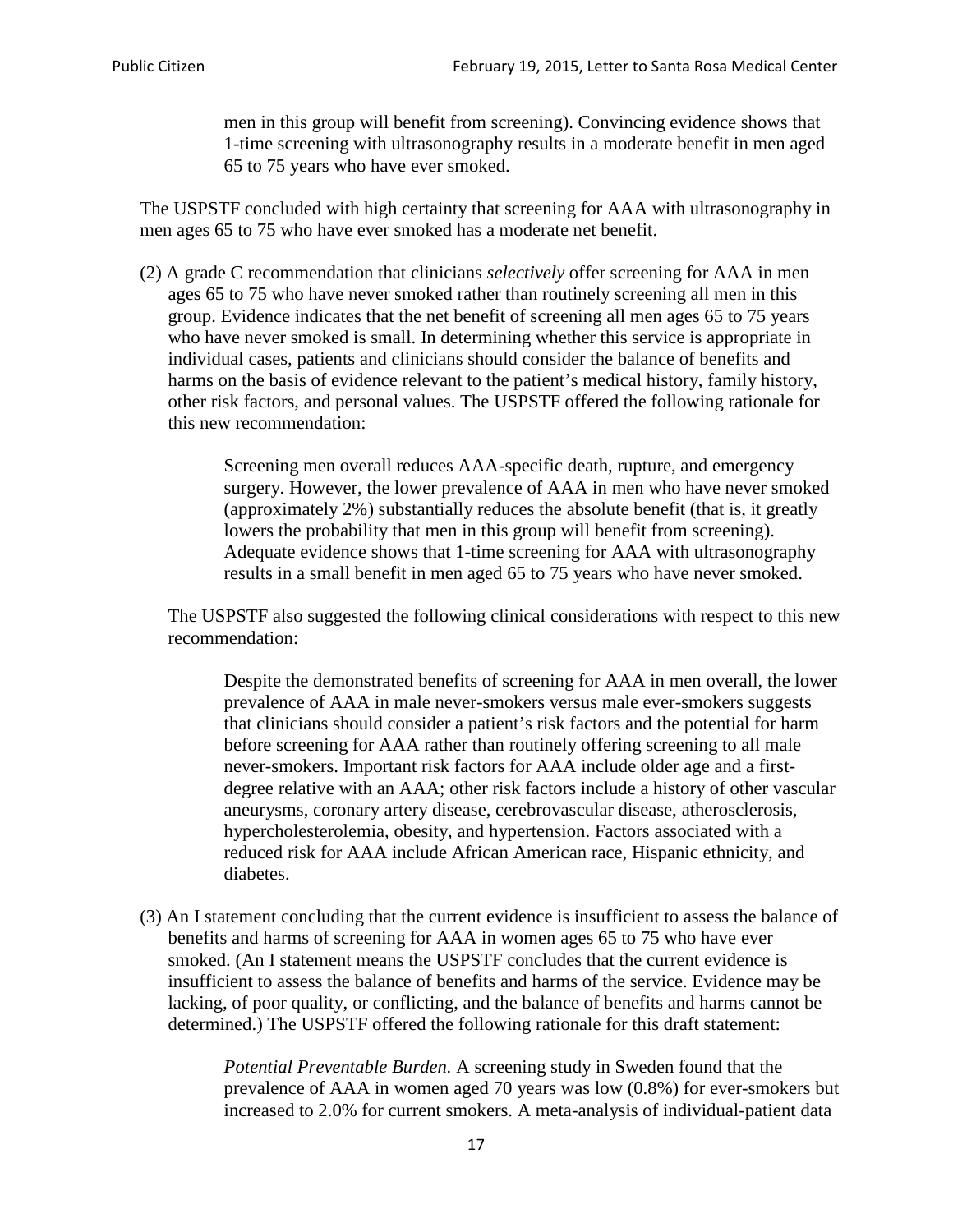found that women have a higher risk than men for AAA rupture at the same diameter (hazard ratio [HR], 3.76 [95% CI, 2.58 to 5.47]). However, AAAassociated deaths occur at an older age in women (at a time of increased competing causes of death and a declining benefit–risk ratio for operative interventions), with 70% of deaths occurring after age 80 years in women compared with fewer than 50% in men. In the only screening RCT that included women, most screen-detected AAAs in women were small (3.0 to 3.9 cm) and AAA-specific mortality was low in screened and unscreened women  $(<0.2\%)$ after 10 years.

*Potential Harms.* Four RCTs (primarily done in men) showed that screening for AAA doubled the rate of AAA-associated surgeries, largely driven by an increase in elective surgeries. Most screen-detected AAAs were below the 5.5-cm threshold for immediate repair. This finding generally results in long-term or lifelong surveillance and is probably associated with some amount of overtreatment, although the magnitude of this burden is difficult to quantify.

Most screening trials reported an associated decrease in emergency AAA repairs and a reduced 30-day mortality rate associated with emergency surgery in populations invited to screen, although mortality associated with elective surgery was not reduced. Operative mortality associated with AAAs is higher in women than in men (7% vs. 5% for open repair and 2% vs. 1% for endovascular repair, respectively).

*Costs.* In addition to the cost of ultrasonography screening (approximately \$100), the estimated potential associated cost of elective surgery to repair a screendetected AAA ranges from \$37 000 to \$43 000. Potential opportunity costs also may arise, because screening may take the place of other preventive activities that may be more beneficial to the patient.

*Current Practice.* Screening for AAA is provided as part of the "welcome-to-Medicare visit" for women who have a family history of AAA. However, the evidence is insufficient to accurately characterize current practice patterns related to screening for AAA in women.

A retrospective analysis from 2000 to 2010 used the National Inpatient Sample, a database that has a stratified 20% random sample of all nonfederal inpatient hospital admissions in the United States. This analysis found that women are more likely than men to have open surgery versus endovascular aneurysm repair (EVAR) for unruptured AAA (24% vs. 17%, respectively), potentially because of issues with access to the iliac artery (that is, smaller artery size) that may preclude endovascular management.

A retrospective review of 4026 AAA repairs in the Vascular Study Group of New England database (a voluntary registry from 30 academic and community hospitals in the 6 New England states) reported that women were more likely than men to have open surgery versus EVAR and to be older and have smaller aortic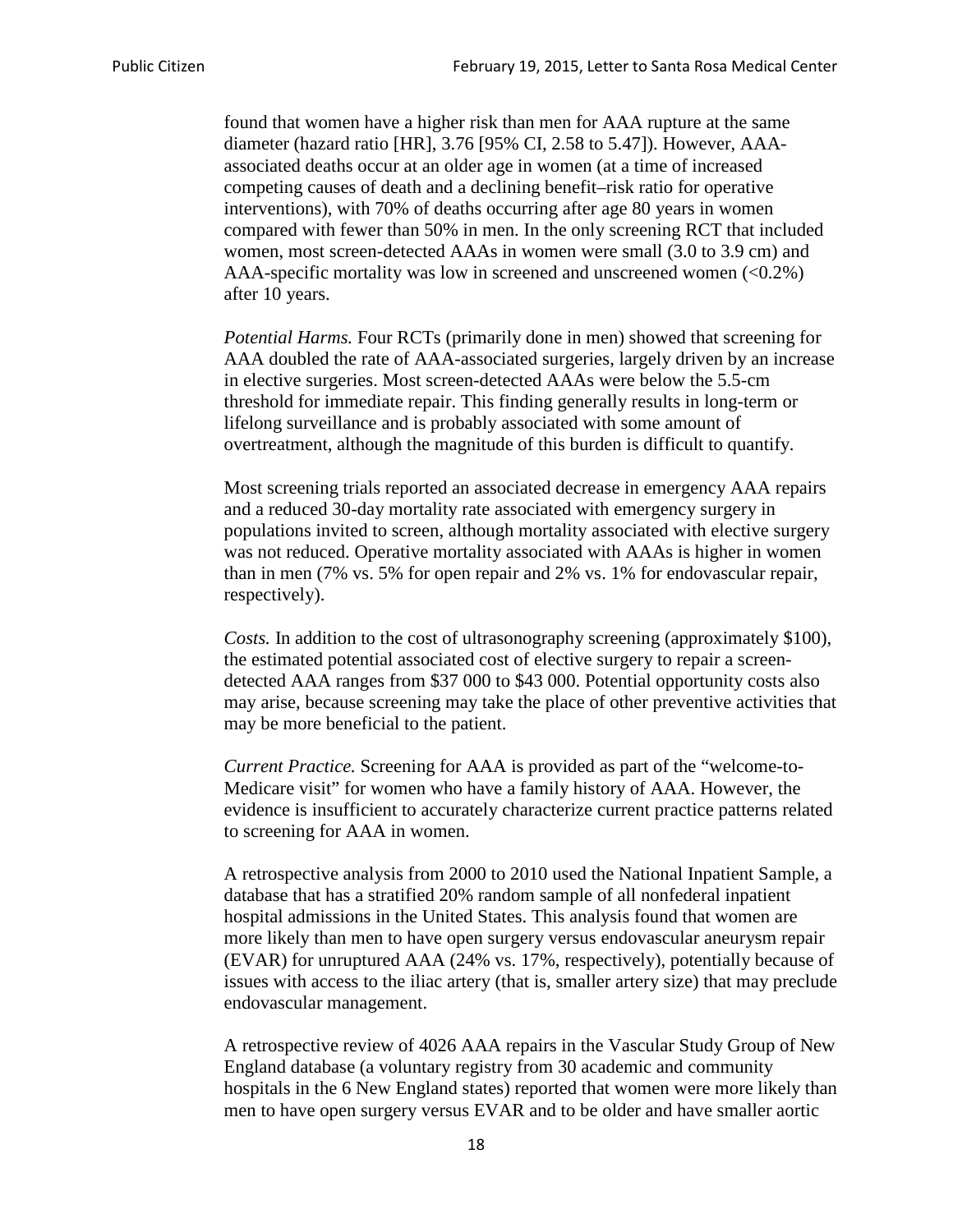diameters at the time of repair. Postoperative complications were higher in women than in men after elective EVAR or open repair, including emergency reoperations, dysrhythmias, leg ischemia or emboli, bowel ischemia, or need for discharge to another medical facility rather than home.

(4) A grade D recommendation *against* routine screening for AAA in women who have never smoked. The USPSTF offered the following rationale for this draft updated recommendation:

> The prevalence of AAA in women who have never smoked is low (0.03% to 0.60% in women aged 50 to 79 years). The evidence also shows no apparent benefit of screening for AAA in women. The USPSTF therefore concludes that adequate evidence shows that the absolute benefit of 1-time screening for AAA with ultrasonography in women who have never smoked can effectively be bounded at none or almost none.

In discussing the harms of detection and early treatment of AAAs, the USPSTF noted the following: $63$ 

In the available trials, groups invited to screening were approximately twice as likely as control groups to have any AAA surgery within 3 to 5 years, predominantly driven by an increase in elective surgeries. More than 90% of AAAs identified by screening were below the 5.5-cm threshold for immediate repair. Detecting smaller AAAs generally leads to long-term (potentially lifelong) surveillance.

A person's risk for death related to elective surgery for AAA is lower than that for death related to emergency surgery for rupture. However, the increase in the overall rates of detection and surgery in the screening groups still potentially represents a harm. A proportion of AAAs will never rupture because they do not advance or because a person dies of a competing cause.

The exact extent of overdiagnosis and overtreatment is difficult to estimate. One study from Massachusetts General Hospital reviewed 24 000 consecutive autopsies between 1952 and 1975 and found that 75% of the 473 patients who died with an undetected or unoperated AAA had a cause of death not related to the AAA (41% were >5.1 cm in diameter). Given that even elective treatment is associated with some risk for perioperative mortality, overtreatment is an important issue to consider when deciding whether to screen for this condition....

Convincing evidence shows that the harms associated with 1-time screening for AAA with ultrasonography are at least small in all populations and potentially higher in women because of their higher risk for operative mortality.

In 2011, the Society for Vascular Surgery issued a position statement on vascular screening recommending a one-time ultrasound screening for AAA for all men age 65 or older and

<span id="page-18-0"></span><sup>63</sup> *Ibid*.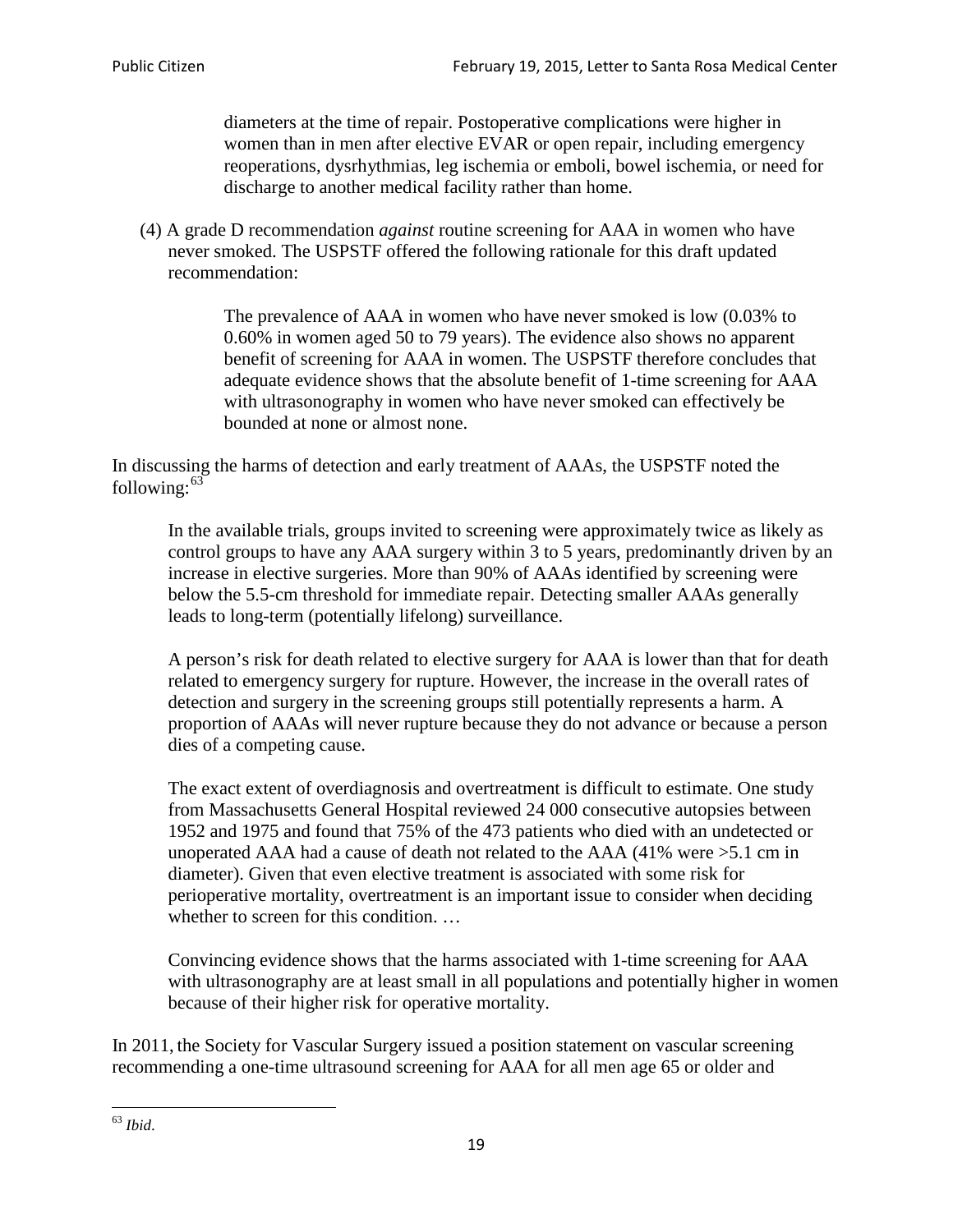screening men as early as age 55 who have a family history of AAA.<sup>[64](#page-19-0)</sup> The society also recommended one-time ultrasound screening for AAA for all women age 65 or older who have a family history of AAA or have smoked.

In 2012, the ACCF, American College of Radiology, American Institute of Ultrasound in Medicine, American Society of Echocardiography, American Society of Nephrology, Intersocietal Commission for the Accreditation of Vascular Laboratories, Society for Cardiovascular Angiography and Interventions, Society of Cardiovascular Computed Tomography, Society for Interventional Radiology, Society for Vascular Medicine, and Society for Vascular Surgery jointly issued evidence-based appropriate use criteria for noninvasive vascular testing (ultrasound and physiological testing) for a variety of possible indications.<sup>[65](#page-19-1)</sup> For each indication, these organizations classified the use of noninvasive vascular testing into one of the following three categories:

- **Appropriate:** The test is one in which the expected incremental information, combined with clinical judgment, exceeds the expected negative consequences — including the risks of the procedure itself and the downstream impact of poor test performance such as delay in diagnosis (false-negatives) or inappropriate diagnosis (false-positives) — by a sufficiently wide margin for the specific indication that the procedure is generally considered acceptable care and a reasonable approach for the indication.
- **Uncertain:** The test *may* be generally acceptable and *may* be a reasonable approach for the specific indication; uncertainty also implies that more research and/or patient information is needed to classify the indication definitively.
- **Inappropriate:** The test *is not* generally acceptable and *is not* a reasonable approach for the specific indication.

These organizations classify screening for AAA as *inappropriate* for anyone under age 65 with no history of smoking, except as noted below. They also classify such screening as *uncertain* for anyone 65 or older with no history of smoking.

These organizations did classify screening for AAA as *appropriate* for the following subgroups:

- Adults older than age 60 with a first-degree relative with an AAA.
- Adults age 65 or older who are current or former smokers.

In summary, the USPSTF and many other major medical professional organizations recommended against routine screening for AAA, or designate such screening as inappropriate for those individuals who are not at high risk for developing AAA. Screening for AAA in the

<span id="page-19-0"></span><sup>64</sup> Society for Vascular Surgery. SVS Position Statement on Vascular Screenings. January 2011. [http://www.vascularweb.org/about/positionstatements/Pages/svs-position-statement-on-vascular-screening.aspx.](http://www.vascularweb.org/about/positionstatements/Pages/svs-position-statement-on-vascular-screening.aspx) 

<span id="page-19-1"></span>Accessed August 21, 2014.<br><sup>65</sup> Mohler ER, Gornik HL, Gerhard-Herman M, et al. ACCF/ACR/AIUM/ASE/ASN/ICAVL/SCAI/SCCT/SIR/ SVM/SVS 2012 appropriate use criteria for peripheral vascular ultrasound and physiological testing part I: Arterial ultrasound and physiological testing*. J Am Coll Cardiol*. 2012;60(3):242-276.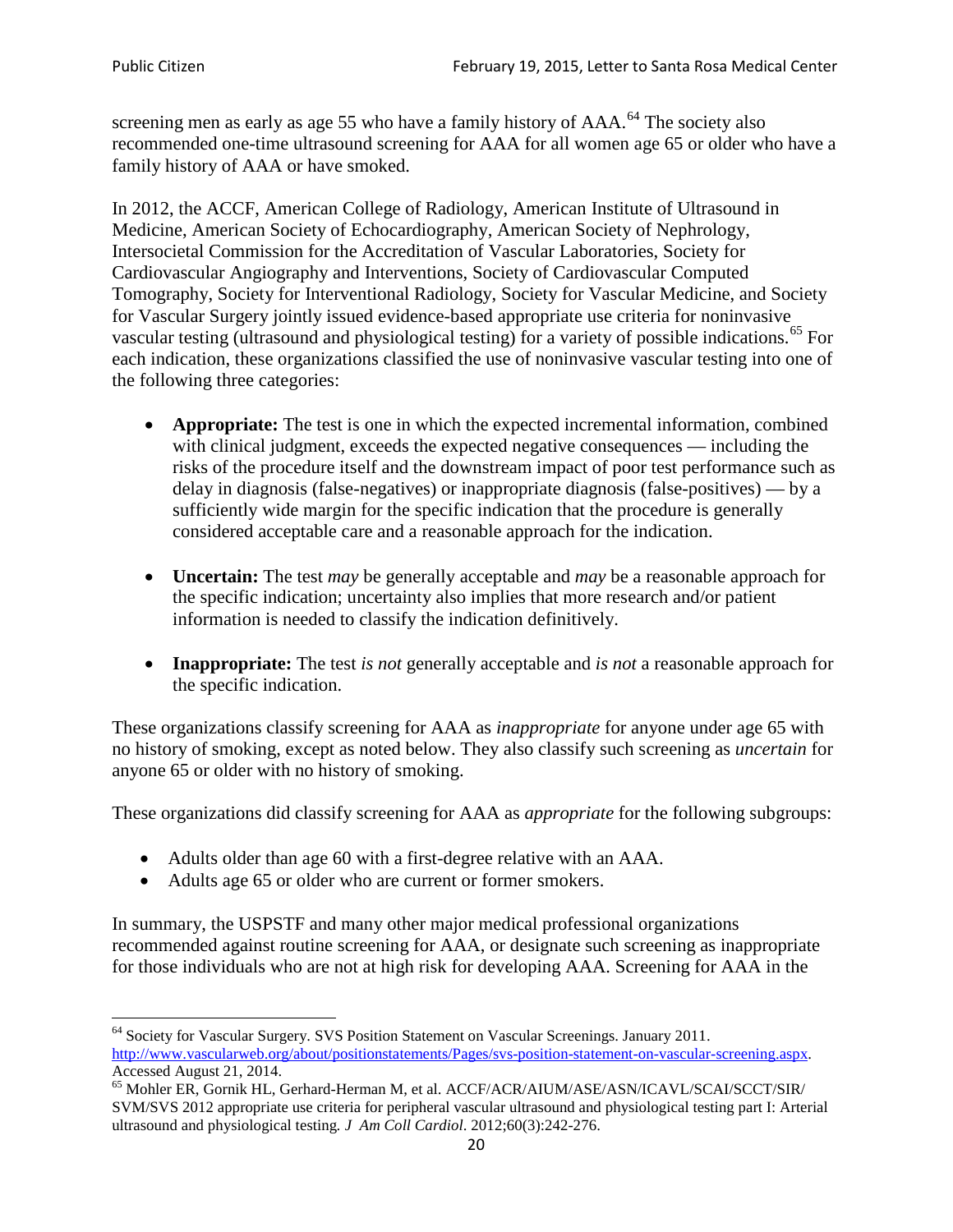general, asymptomatic population has *not* been shown to significantly improve clinical outcome and is likely to do more harm than good.

# **D. Peripheral Arterial Disease Test:**

The Life Line Screening online promotional materials state:<sup>[66](#page-20-0)</sup>

Peripheral Arterial Disease (PAD), more commonly known as hardening of the arteries, affects about eight million Americans. It is a condition in which the large and mediumsized arteries supplying blood to the legs become narrow or clogged, constricting the flow of blood. PAD is caused by atherosclerosis, a gradual process in which cholesterol and scar tissue build up, forming a substance called plaque that clogs the artery. PAD not only causes pain and disability, it also is associated with a much higher risk of heart disease. …

Peripheral Arterial Disease Screening

o A quick, easy and non-invasive procedure, PAD screening is done by using the ankle-brachial index (ABI). After removing your socks and shoes, you will have pressure cuffs placed around your upper arms and ankles. A small ultrasound device will then measure the systolic blood pressure in your limbs. …

Who should have a peripheral arterial disease screening?

• Anyone with risk factors

How often should I get a peripheral arterial disease screening?

• Annually

In 2012, the ACCF, American College of Radiology, American Institute of Ultrasound in Medicine, American Society of Echocardiography, American Society of Nephrology, Intersocietal Commission for the Accreditation of Vascular Laboratories, Society for Cardiovascular Angiography and Interventions, Society of Cardiovascular Computed Tomography, Society for Interventional Radiology, Society for Vascular Medicine, and Society for Vascular Surgery jointly issued evidence-based appropriate use criteria for noninvasive vascular testing (ultrasound and physiological testing) for a variety of possible indications. These appropriate use criteria identify the following as the only appropriate indications for lower extremity artery testing with ABI: patients with diminished pulses, femoral bruit, age greater than 50 with diabetes or smoking, or age greater than 70, which is consistent with ACC/AHA PAD guidelines. The evaluation with ABI for those younger than 50 and those with diabetes was classified as uncertain.<sup>[67](#page-20-1)</sup>

<span id="page-20-0"></span><sup>&</sup>lt;sup>66</sup> Life Line Screening. Peripheral arterial disease screening. [http://www.lifelinescreening.com/What-We-Do/What-](http://www.lifelinescreening.com/What-We-Do/What-We-Screen-For/Peripheral-Arterial-Disease)[We-Screen-For/Peripheral-Arterial-Disease.](http://www.lifelinescreening.com/What-We-Do/What-We-Screen-For/Peripheral-Arterial-Disease) Accessed January 9, 2015.<br><sup>67</sup> Mohler ER, Gornik HL, Gerhard-Herman M, et al. ACCF/ACR/AIUM/ASE/ASN/ICAVL/SCAI/SCCT/SIR/

<span id="page-20-1"></span>SVM/SVS 2012 appropriate use criteria for peripheral vascular ultrasound and physiological testing part I: Arterial ultrasound and physiological testing. *J Am Coll Cardiol*. 2012;60(3):242-276.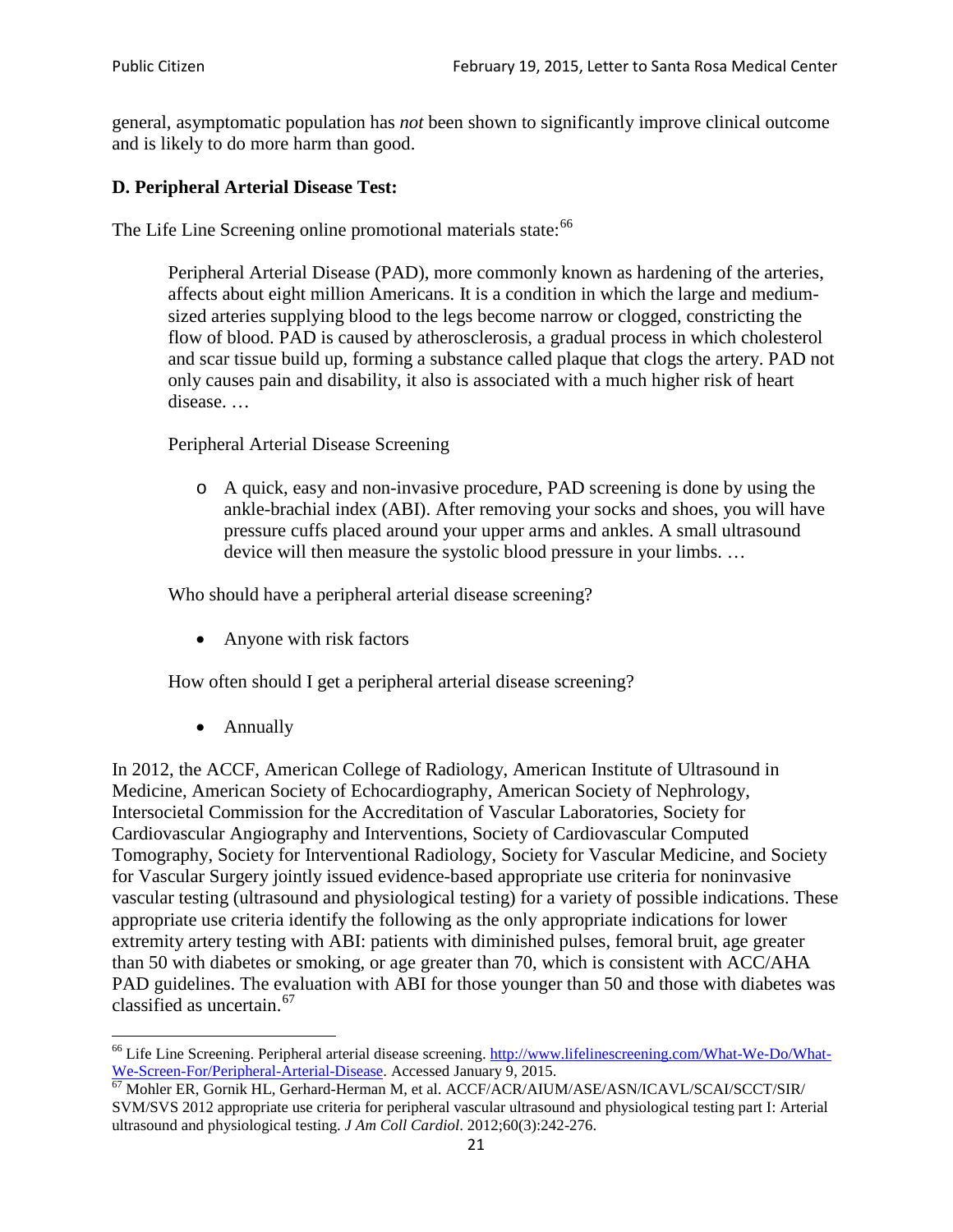In 2013, the USPSTF, based on a systematic review of the scientific literature,<sup>[68](#page-21-0)</sup> issued a grade I statement on ABI testing, concluding that the current evidence is *insufficient* to assess the balance of benefits and harms of screening for peripheral artery disease and cardiovascular disease risk assessment with ABI in adults.<sup>[69](#page-21-1)</sup> In making this statement, the USPSTF noted the following regarding its assessment of the possible benefits and harms of ABI screening:

### **Benefits of Detection and Early Treatment**

The USPSTF found no evidence that screening for and treatment of PAD in asymptomatic patients leads to clinically important benefits. It also reviewed the potential benefits of adding the ABI to the Framingham Risk Score (FRS) and found evidence that this results in some patient risk reclassification; however, how often the reclassification is appropriate or whether it results in improved clinical outcomes is not known.

Determining the overall benefit of ABI testing requires not only evidence on appropriate risk reclassification but also evidence that this reclassification leads to treatments shown to improve clinical outcomes. One randomized trial found that aspirin did not reduce [cardiovascular disease] events in patients with a low ABI. No studies assessed the effect of lipid-lowering therapy or other cardiovascular risk reduction interventions in patients with asymptomatic PAD and no known diagnosis of [cardiovascular disease] or diabetes. The USPSTF found inadequate evidence that early treatment of screen-detected PAD leads to improvement in clinical outcomes.

#### **Harms of Detection and Early Treatment**

The USPSTF found no studies addressing the magnitude of harms of screening for PAD with the ABI; however, the direct harms to the patient of screening itself, beyond the time needed for the test, are probably minimal. Other harms resulting from testing may include false-positive results, exposure to gadolinium or contrast dye if magnetic resonance angiography (MRA) or computed tomography angiography (CTA) is used to confirm diagnosis, anxiety, labeling, and opportunity costs.

The USPSTF found inadequate evidence on the harms of early treatment of screendetected PAD. One study showed that low-dose aspirin treatment in asymptomatic patients with a low ABI may increase bleeding. Additional harms associated with treatment include use of unnecessary medications (or higher doses) and their resulting adverse effects and discontinuation of medications known to be effective in patients with established coronary artery disease (CAD) if the patient is reclassified to a lower risk category on the basis of a normal ABI.

We are not aware of any major medical professional organization that endorses such screening for peripheral vascular disease with ABI in the general asymptomatic population.

Moreover, treatment benefits for asymptomatic individuals with screen-detected PAD are not well established, and there appear to be no studies that directly assess the impact of screening

<span id="page-21-0"></span><sup>&</sup>lt;sup>68</sup> Lin JS, Olson CM, Johnson ES, Whitlock EP. The ankle-brachial index for peripheral artery disease screening and cardiovascular disease prediction among asymptomatic adults: A systematic evidence review for the U.S. Preventive Services Task Force. *Ann Intern Med.* 2013;159(5):333-341.<br><sup>69</sup> Moyer VA, U.S. Preventive Services Task Force. Screening for peripheral artery disease and cardiovascular

<span id="page-21-1"></span>disease risk assessment with the ankle–brachial index in adults: U.S. Preventive Service Task Force recommendation statement. *Ann Intern Med.* 2013;159(5):342-348.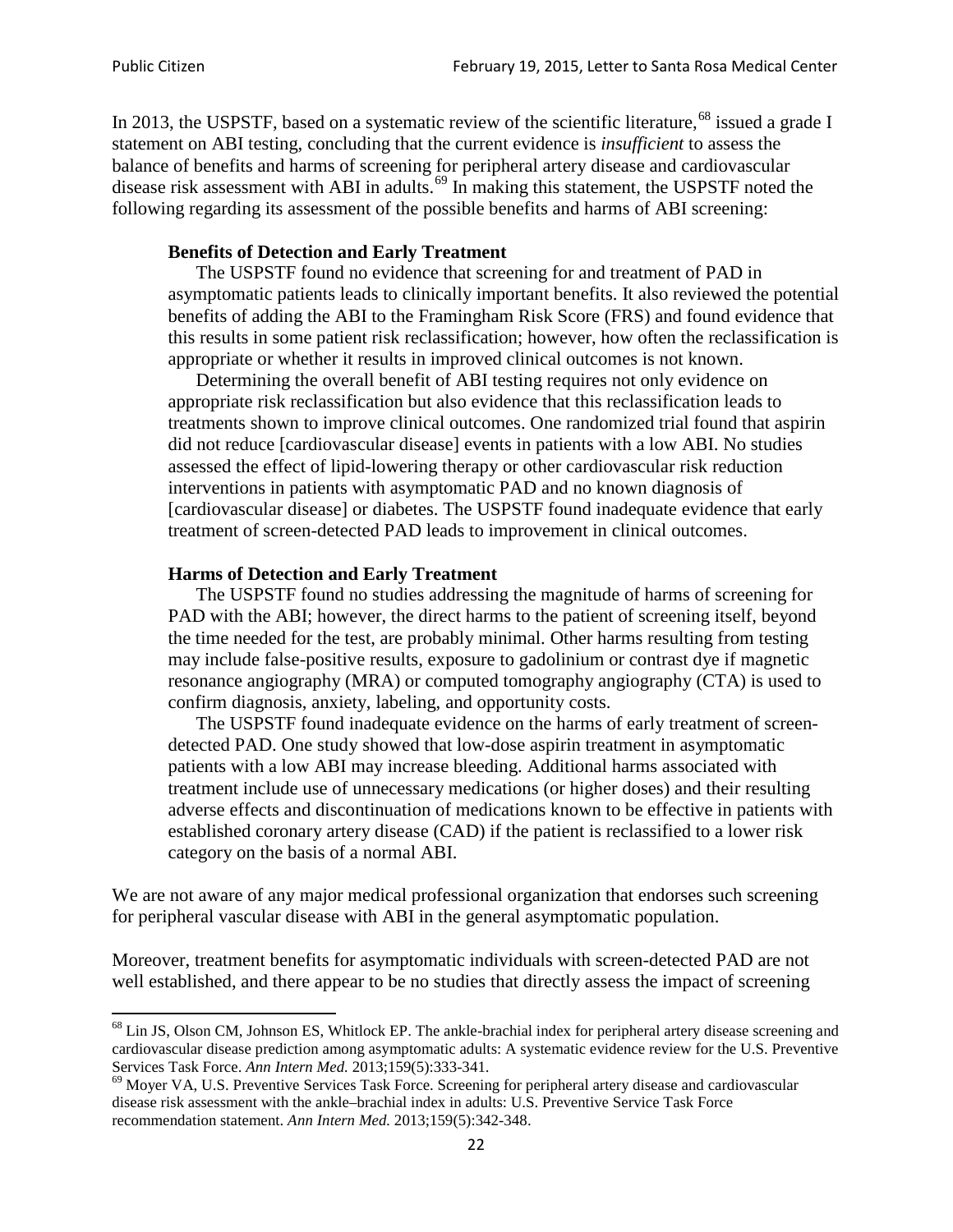unselected adults (or generally asymptomatic adults) with ABI on cardiovascular disease or PAD health outcomes.<sup>[70](#page-22-0)</sup>

# **E. Osteoporosis Screening/Bone Density Test**

The Life Line Screening online promotional materials state: $71$ 

Osteoporosis is a disease in which bone becomes extremely fragile. Bone is a complex living tissue that can be weakened by poor diet and lack of exercise.

As we age, bones begin to break down faster than new bone can be formed. Osteoporosis removes minerals from bones until they become so weak and brittle that they fracture very easily. Actions such as bending to pick up a newspaper, lifting a vacuum, or even coughing can cause a fracture. Some fractures, such as hip fractures, may require hospitalization or major surgery, and may result in disability or even death.

Screening for Osteoporosis

• An easy and painless procedure, an osteoporosis screening requires you to place your foot in an ultrasound device called a bone densitometer. This device then measures the bone mineral density [BMD] of your heel. The heel is measured because its bone is similar to that found in the hip, where fractures most often occur. …

Who should have an Osteoporosis screening?

• Anyone who has the risk factors associated with the disease ...

How often should I get an Osteoporosis screening?

• Annually

Several major medical professional organizations affirmatively recommend screening for osteoporosis in *certain high-risk individuals*, but we are not aware of any major medical professional organization that endorses such screening *annually* for any group of individuals.

In 2008, the American College of Physicians issued the following evidence-based recommendation for osteoporosis screening in men: $^{72}$  $^{72}$  $^{72}$ 

(1) Clinicians should periodically perform individualized assessment of risk factors for osteoporosis in older men (Grade: strong recommendation; moderate-quality evidence).

<span id="page-22-0"></span><sup>70</sup> [Lin JS,](http://www.ncbi.nlm.nih.gov/pubmed?term=Lin%20JS%5BAuthor%5D&cauthor=true&cauthor_uid=24156115) [Olson CM,](http://www.ncbi.nlm.nih.gov/pubmed?term=Olson%20CM%5BAuthor%5D&cauthor=true&cauthor_uid=24156115) [Johnson ES,](http://www.ncbi.nlm.nih.gov/pubmed?term=Johnson%20ES%5BAuthor%5D&cauthor=true&cauthor_uid=24156115) et al. *The Ankle Brachial Index for Peripheral Artery Disease Screening and Cardiovascular Disease Prediction in Asymptomatic Adults: A Systematic Evidence Review for the U.S. Preventive Services Task Force*. Rockville, MD: Agency for Healthcare Research and Quality; 2013.<br>http://www.ncbi.nlm.nih.gov/books/NBK164524. Accessed December 29, 2014.

<span id="page-22-1"></span> $\frac{1}{71}$  Life Line Screening. Osteoporosis screening/bone density test. [http://www.lifelinescreening.com/What-We-](http://www.lifelinescreening.com/What-We-Do/What-We-Screen-For/Osteoporosis)[Do/What-We-Screen-For/Osteoporosis.](http://www.lifelinescreening.com/What-We-Do/What-We-Screen-For/Osteoporosis) Accessed January 9, 2015. <sup>72</sup> Qaseem A, Snow V, Shekelle P, et al. Screening for osteoporosis in men: A clinical practice guideline from the

<span id="page-22-2"></span>American College of Physicians. *Ann Intern Med*. 2008;148(9):680-4.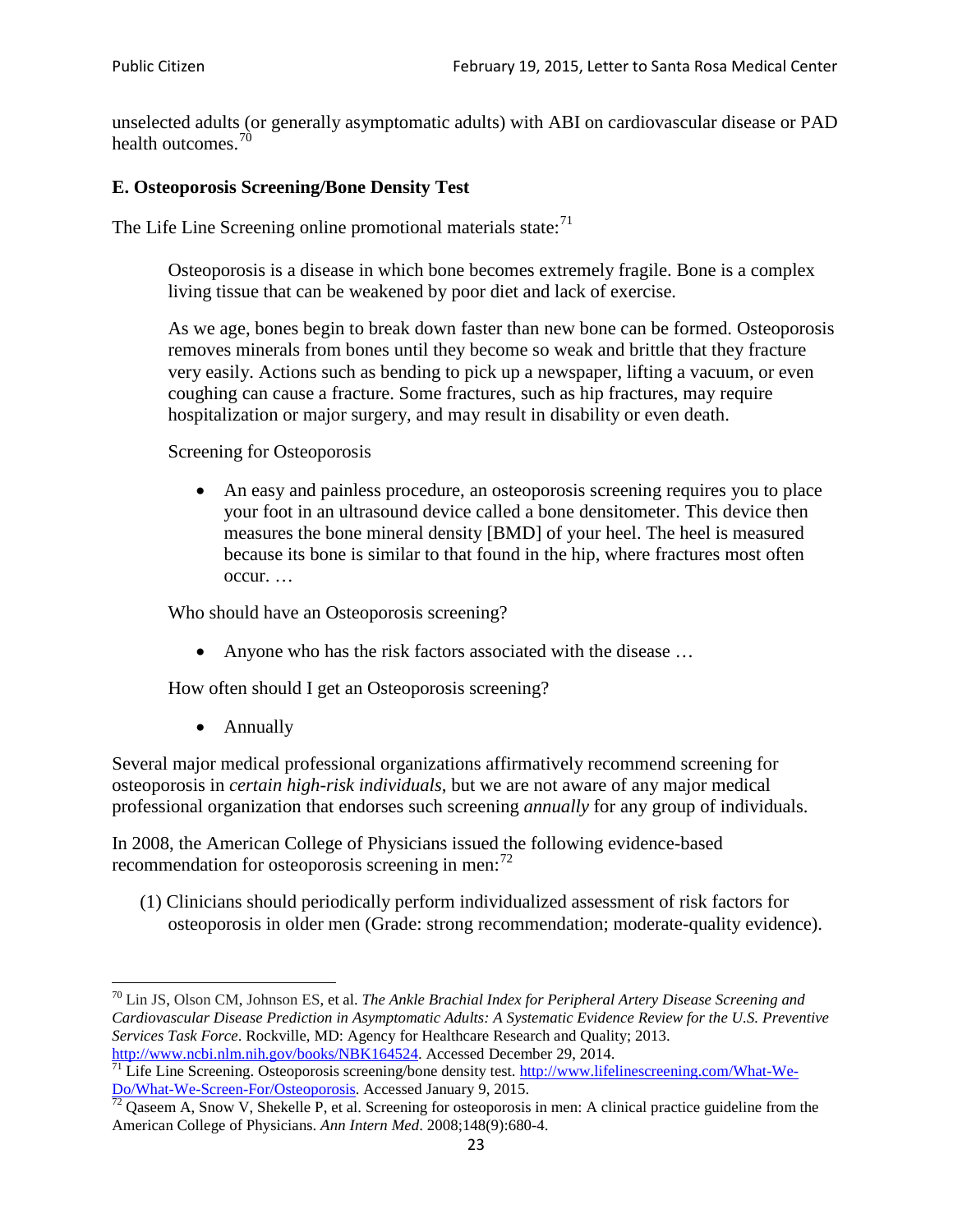A careful assessment of risk for osteoporosis in men is important. The appropriate age to start risk assessment is uncertain. However, by age 65 years, at least 6% of men have DXA [dual-energy X-ray absorptiometry]-determined osteoporosis, therefore, assessment of risk factors before this age is reasonable. Factors that increase the risk for osteoporosis in men include age (>70 years), low body weight (body mass index <20 to 25 kg/m2), weight loss (>10% [compared with the usual young or adult weight or weight loss in recent years]), physical inactivity (participates in no physical activities on a regular basis [walking, climbing stairs, carrying weights, housework, or gardening]), corticosteroid use, androgen deprivation therapy, and previous fragility fracture. Risk assessments should be updated periodically for men who choose not to be screened.

(2) Clinicians should obtain DXA for men who are at increased risk for osteoporosis and are candidates for drug therapy (Grade: strong recommendation; moderate-quality evidence).

Bone density measurement with DXA is the accepted reference standard for diagnosing osteoporosis in men. Men who are at increased risk for osteoporosis are candidates for DXA. Little evidence about alternatives to DXA exists. The 2 most studied methods are quantitative ultrasonography (usually of the calcaneus) and the OST [Osteoporosis Self-Assessment Tool]. Available evidence indicates that neither alternative is sufficiently sensitive or specific at predicting DXA-determined bone mass to be recommended as a substitute for DXA. Although 1 study has demonstrated a strong relationship between calcaneal ultrasonography and subsequent fracture, until treatment trials establish the effectiveness of therapy for osteoporosis diagnosed by ultrasonography rather than DXA, the role of ultrasonography in initiating therapy remains uncertain. No studies have evaluated the optimal intervals for repeated screening by using BMD measurement with DXA.

The evidence review showed that calcaneal ultrasonography predicts DXA-determined osteoporosis only modestly well. However, more important, it was a strong predictor of fracture in men. This may be because ultrasonography identifies other bone properties, such as bone quality, which may not be identified on DXA. Because treatment trials have not measured the effectiveness of therapy for osteoporosis diagnosed by ultrasonography rather than DXA, the role of ultrasonography in diagnosis remains uncertain.

In 2011, the USPSTF issued the following updated evidence-based recommendations for osteoporosis screening:<sup>[73](#page-23-0)</sup>

(1) A grade B recommendation for screening for osteoporosis in women aged 65 years or older and in younger women whose fracture risk is equal to or greater than that of a 65 year-old white woman who has no additional risk factors. In making this a grade B recommendation, the USPSTF offered the following rationale:

> No controlled studies have evaluated the effect of screening for osteoporosis on fracture rates or fracture-related morbidity or mortality.

<span id="page-23-0"></span><sup>&</sup>lt;sup>73</sup> U.S. Preventive Services Task Force. Screening for osteoporosis: U.S. Preventive Services Task Force recommendation statement. *Ann Intern Med*. 2011;154(5):356-364.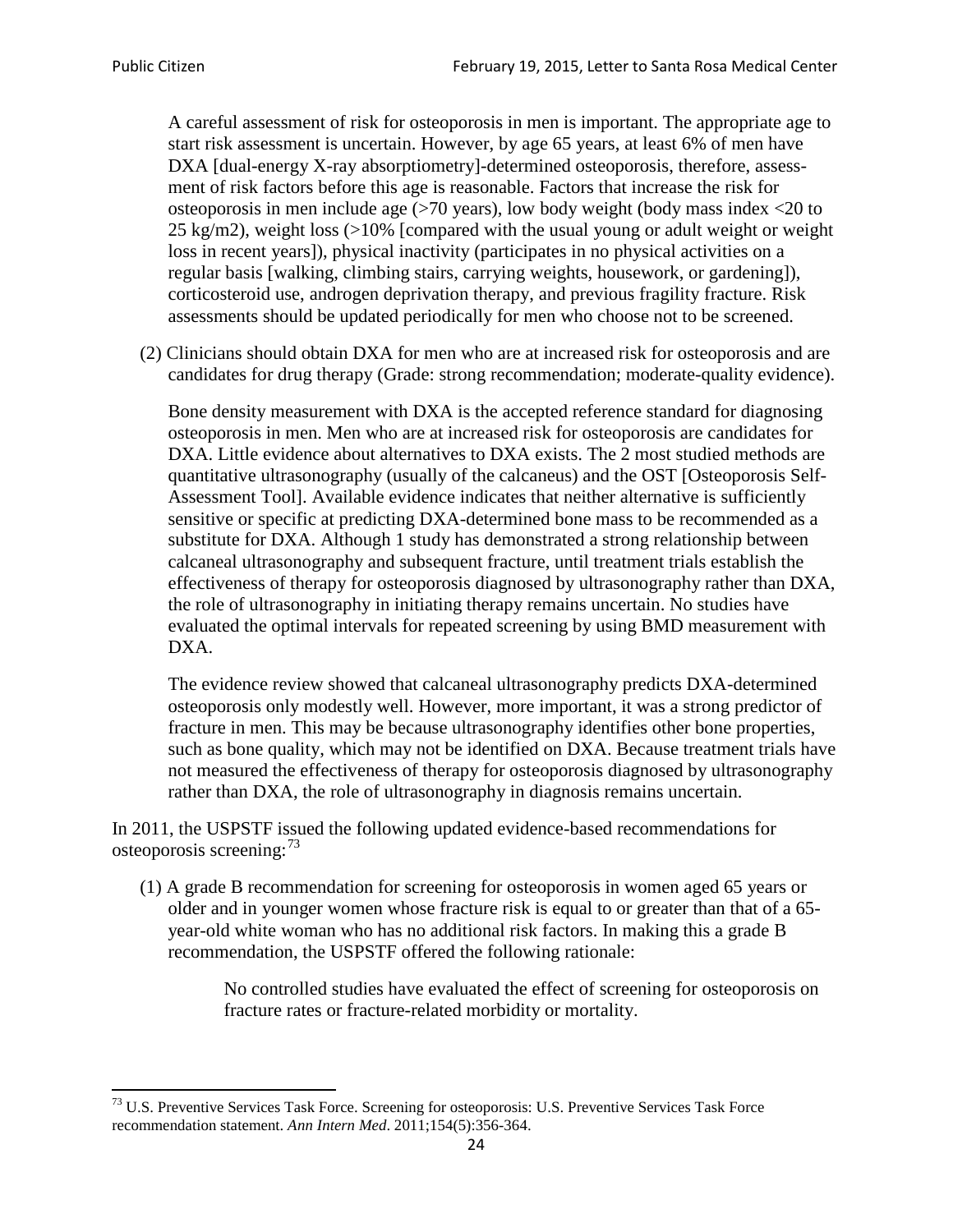In postmenopausal women who have no previous osteoporotic fractures, the USPSTF found convincing evidence that drug therapies reduce the risk for fractures. In women aged 65 years or older and in younger women whose fracture risk is equal to or greater than that of a 65-year-old white woman who has no additional risk factors, the USPSTF judged that the benefit of treating screeningdetected osteoporosis is at least moderate.

(2) An I statement concluding that the current evidence is insufficient to assess the balance of benefits and harms of screening for osteoporosis in men.

> Because of the lack of relevant studies, the USPSTF found inadequate evidence that drug therapies reduce the risk for fractures in men who have no previous osteoporotic fractures. The USPSTF identified the absence of randomized trials of primary fracture prevention in men who have osteoporosis as a critical gap in the evidence.

The USPSTF concludes that for men, evidence of the benefits of screening for osteoporosis is lacking and the balance of benefits and harms cannot be determined.

In discussing how often women should be screened for osteoporosis, the USPSTF noted the following: $74$ 

The potential value of rescreening women whose initial screening test did not detect osteoporosis is to improve fracture risk prediction. Evidence is lacking about optimal intervals for repeated screening and whether repeated screening is necessary in a woman with normal BMD. Because of limitations in the precision of testing, a minimum of 2 years may be needed to reliably measure a change in BMD; however, longer intervals may be necessary to improve fracture risk prediction. A prospective study of 4124 women aged 65 years or older found that neither repeated BMD measurement nor the change in BMD after 8 years was more predictive of subsequent fracture risk than the original measurement.

In 2012, the American College of Obstetricians and Gynecologists (ACOG) issued the following updated evidence-based recommendations on screening women for osteoporosis:<sup>[75](#page-24-1)</sup>

Bone density screening for women should begin at age 65 years. DXA absorptiometry screening can be used selectively for women younger than 65 years if they are postmenopausal and have other significant risk factors for osteoporosis or fracture.

Regarding how often women should be screened for osteoporosis, the ACOG recommended the following: $^{76}$  $^{76}$  $^{76}$ 

(1) In the absence of new risk factors, DXA screening should not be performed more frequently than every 2 years.

<span id="page-24-2"></span><span id="page-24-1"></span><span id="page-24-0"></span><sup>74</sup> *Ibid.* <sup>75</sup> American College of Obstetricians and Gynecologists. Osteoporosis. September 17, 2012. [http://www.guideline.gov/content.aspx?id=38413#Section420.](http://www.guideline.gov/content.aspx?id=38413#Section420) Accessed January 7, 2015.<br><sup>76</sup> *Ibid.*